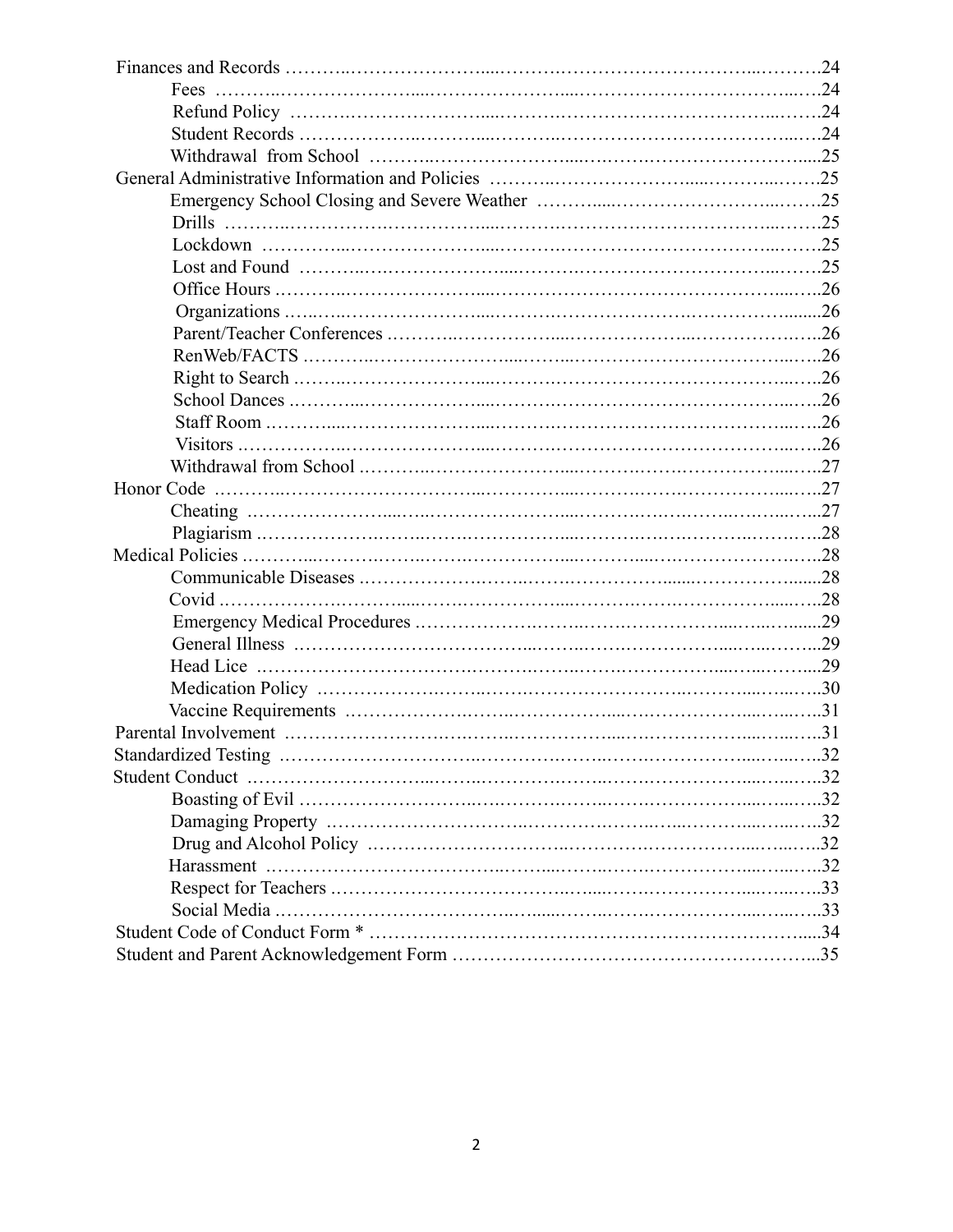### *Welcome*

Thank you for choosing Providence Christian Academy (PCA) for your child's education. The faculty and staff look forward to working with you in the academic, physical, spiritual, and social development of your child.

This handbook is designed as a guide for students, parents/guardians, and faculty in order to provide an orderly operation at Providence Christian Academy (please note: from this point on, "parent/parents" will be used to refer also to guardians and/or other appropriate family members). Please familiarize yourself with its contents. While it is in no means completely comprehensive, as no document can be, it does provide a framework for the day-to-day operations of the school.

The first institution established by God was the home. God directed the parents to "train up a child in the way he should go…" (Proverbs 22:6) This responsibility was given directly to the parents. The parents were given the direction to educate their children to serve God to their fullest ability. They were to train their children physically, emotionally, and spiritually. This direction that was true in the beginning for mankind is still relevant today. While many parents have relegated their responsibility of training their children to the government, that has not relieved them of their God ordained responsibility. It is not the government's place to educate the child; it is that of the parents.

Providence Christian Academy was established for the purpose of supporting, partnering and aiding parents in this awesome responsibility. Our desire is, hand in hand with parents, to provide quality Christian education for each child entrusted to us, to develop the whole child as he "…grows in favor with God and man." (Luke 2:52) The board of directors and staff of Providence Christian Academy encourage and value a strong student-parent-school relationship.

Providence Christian Academy, as a Christian academic community, strives to uphold unity based on the lordship of Jesus Christ, guided by Biblical principles and certain prudent rules which we believe are beneficial in establishing an atmosphere conducive to Christian growth and order. Members of this community are expected to live according to the Word of God, responding to one another in love. Those who join this community are asked to accept the responsibilities of membership by respecting and supporting its Christian distinctiveness and its standards of conduct. Let us all strive together for the betterment of our Lord's work, our children, and our school.

# *Philosophy and Beliefs*

### *Core Values*

- Pursue excellence in all things
- Model and teach servant leadership
- Uphold integrity and transparency
- Maintain exemplary standards of professionalism

### *Mission Statement*

To develop young champions for Jesus Christ so that they will make a difference in the world and in the vocations to which they are called.

# *Our Vision*

To partner with families in the education of their children in a safe, loving Christ-like environment.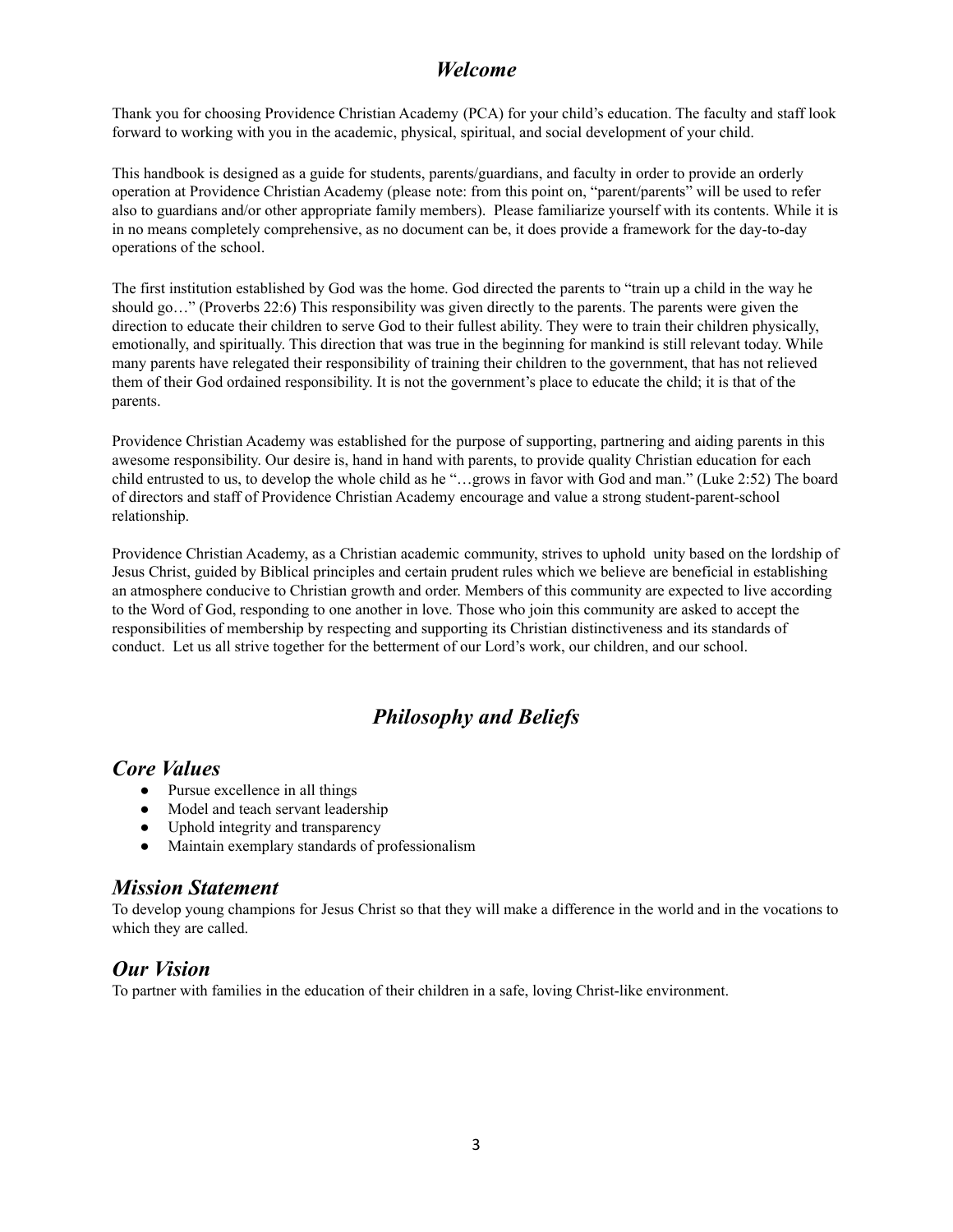# *Statement of Faith*

- God is the Creator and Sustainer of all things and the source of all truth. (Colossians 1:15-17)
- God created man and woman in His image, but they rebelled against Him. Therefore, sin came upon all mankind. (Genesis 1:27, Romans 3:23)
- God provided a way of restoration for all mankind. He sent His Son, Jesus Christ, to be the sacrifice for all sin. Therefore, each student is encouraged to receive Jesus as his or her personal savior. (John 3:16)
- PCA believes, though there are many churches represented, unity is found in Jesus, who is the Way, the Truth, and the Life. (John 3:16)
- The real Teacher in our lives as believers is the indwelling of the Holy Spirit, who develops Christ-like character qualities. (Galatians 5:22)
- The Bible is the authoritative, inerrant, sufficient Word of God. All truth is ultimately God's truth. (2) Timothy 3:16-17)
- We believe that God wonderfully and immutably creates each person as male or female. These two distinct, complementary genders together reflect the image and nature of God. (Gen 1:26-27.) Rejection of one's biological sex is a rejection of the image of God within that person. We believe that the term "marriage" has only one meaning: the uniting of one man and one woman in a single, exclusive union, as delineated in Scripture. (Gen 2:18-25.) We believe that God intends sexual intimacy to occur only between a man and a woman who are married to each other. (1 Cor 6:18; 7:2-5; Heb 13:4.) We believe that God has commanded that no intimate sexual activity be engaged in outside of a marriage between a man and a woman. We believe that any form of sexual immorality (including adultery, fornication, homosexual behavior, bisexual conduct, bestiality, incest, and use of pornography) is sinful and offensive to God. (Matt 15:18-20; 1 Cor 6:9-10.) Scripture clearly defines the unique roles of male and female in Romans 1:21-24. This distinction will be consistently adhered to at PCA.

### *Academics*

### *Academic Concern*

Parents and high school students will receive an email of academic concern midway through each marking period if the student's grade in a class has dropped below a C. This email will serve as an important reminder of the importance of academics and the need and opportunity for improvement.

### *Academic Divisions*

#### *Elementary Division (Lower School)*

#### *Early Education/Preschool Division*

The Early Education Division at Providence Christian Academy is designed to be a home away from home for our youngest students. The Early Education Department offers an opportunity for students to learn about God, His world, themselves and others in a safe and caring environment. Students are guided to behavioral maturity through coaching, illustration and demonstration of Godly behavior. The Early Education staff experiences success through parent partnerships in the training of students in good habits and social skills.

**Age Requirements:** By September 1st of the school year, students must have turned the age of their class name. For example, K2 students must be 2 years old by September 1, etc. The administration has the right to make exceptions to this rule.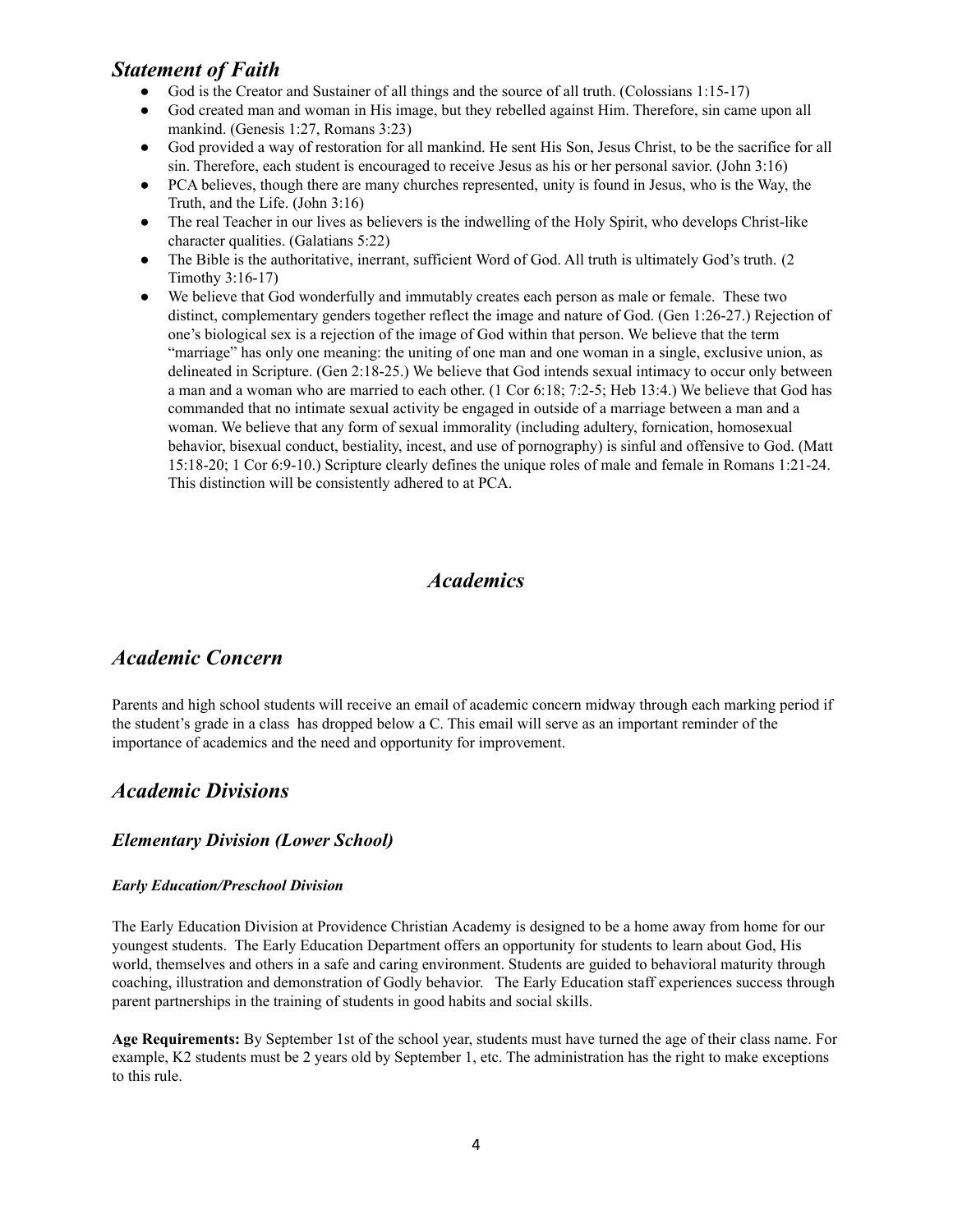**Attendance**: Students in the preschool division may be picked up after 12:00 p.m. if parents so desire. Students who attend a full day will nap in the afternoon and will participate in afternoon activities that will enhance the lessons taught in the morning hours. Ideally, students should arrive at school on time and remain at least until 12:00 p.m. each school day. There is no discount for the half day preschool option.

**Behavior Standards**: Students in the preschool department will be introduced to classroom rules and will be coached to respond to the teacher as their guide and protector throughout the day. Students who do not respond to the teacher's direction after a warning and repeated behavior issues will be counseled by the elementary supervisor and/or the dean of students, and parents will be contacted. After an accumulation of six behavior issues in a single day - or at the discretion of administration, parents will be contacted again and asked to take the child home for the remainder of the day.

**Biting**: All student bites are to be reported to the office immediately. The teacher will report who was bitten and who did the biting. The parents of both children will be notified. The bite will be cleaned, and the child will be returned to class. The student doing the biting will be warned the first time and upon a second occurrence and any thereafter the student will automatically be suspended from school. A continual problem with biting may result in expulsion.

**Lunch:** Children in the preschool department will eat lunch in their classrooms.

**Visitors:** Once the school day is in progress, the classroom routine must not be interrupted. Parents wishing to speak to a teacher must make an appointment through the school office. Items being dropped off to students must be left in the office to be delivered by the office personnel.

#### *Primary Division*

Providence Christian Academy grades K-3 form the primary department of the elementary school. Attendance in these grades provides students with the foundation for success in Bible, reading, math, penmanship, spelling, science and history. Each primary classroom has a program in place to reward students for faithfully keeping to classroom policies and procedures.

**Age Requirements:** K5 students must be five years old by September 1st of the current year.

**Attendance**: Students have a full-day academic schedule beginning in kindergarten. Excessive absences will impact the effectiveness of the primary division program on your child's education. Chronic tardiness also takes a toll on your child's ability to acclimate to the school day. His/her late arrival is a disruption to the class and puts him/her at risk of missing concepts that are taught during the first-class hour.

**Behavior Standards**: Each teacher will set and communicate behavior standards for her/his classroom. Parents will receive a notice of classroom rules and regulations at the beginning of the school year. Behavior is tracked on a daily basis in the primary department. Parents will be notified if the student commits 3 or more infractions of the classroom policies in one day.

**Enrichment Courses**: Primary students will have enrichment courses which might include Music, Art, Library, PE, Spanish, Tech, and so on.

**Lunch**: All students and teachers will eat their lunch in the lunchroom, except on special occasions when lunch may be eaten elsewhere on the grounds. While in the lunchroom, students must:

- Talk in a normal tone during "talking period."
- Remain seated and eat at the tables.
- Clean up food dropped and spilled.
- Empty debris into waste containers.
- Throwing any item, regardless of the item or the distance,is forbidden.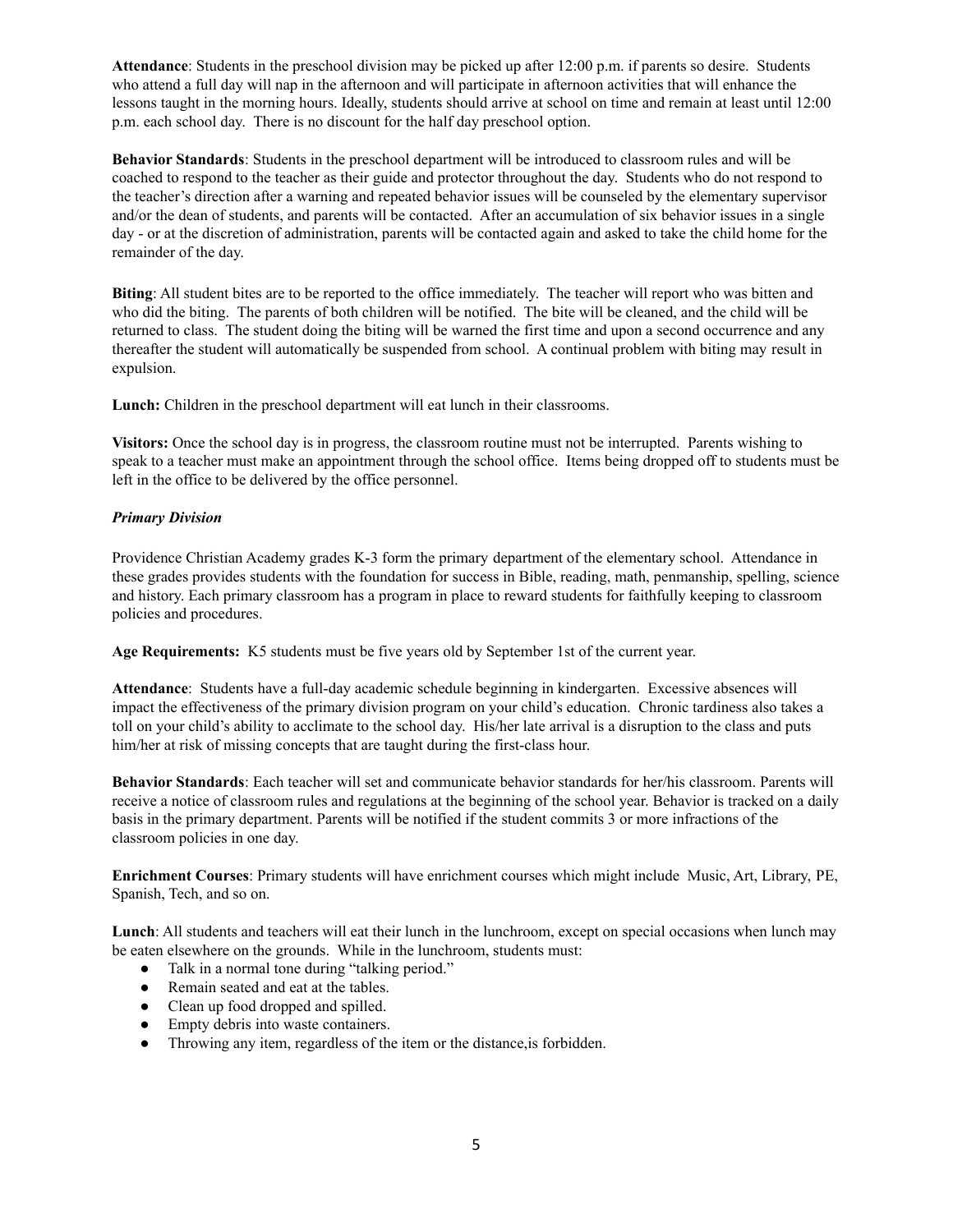**Retention**: Any student who fails math and reading or language, as determined by his/her final average, will not be promoted unless he/she attends summer school. Failing grades in three subjects will necessitate the retention of a student. Students with an overall average below 70% in their core courses will be evaluated by the administration for retention.

**Visitors:** Once the school day is in progress, the classroom routine must not be interrupted. Parents wishing to speak to a teacher must make an appointment through the school office. Items being dropped off to students must be left in the office to be delivered by the office personnel.

#### *Upper Elementary Division*

Grades 4 and 5 comprise the upper elementary division.

**Behavior Standards**: Teachers will set standards for daily work and behavior in their classrooms, but beginning in grade 4, it is possible for students to receive a demerit for infractions of the PCA student handbook. The administrative personnel will use their best judgment to assure that discipline administered is appropriate to the offense committed. See the discipline section of the handbook for more information.

**Enrichment Courses**: Primary students will have enrichment courses which might include Music, Art, Library, PE, Spanish, Tech, and so on.

**Lunch**: All students and teachers will eat their lunch in the lunchroom, except on special occasions when lunch may be eaten elsewhere on the grounds. While in the lunchroom, students must:

- Talk in a normal tone during "talking period."
- Eat food at the tables.
- Clean up food dropped and spilled.
- Empty debris into waste containers.

**Retention**: Any student who fails math and reading or language, as determined by his/her final average, will not be promoted unless he/she attends summer school. Failing grades in three subjects will necessitate the retention of a student. Students with an overall average below 70% in their core courses will be evaluated by the administration for retention.

**Visitors:** Once the school day is in progress, the classroom routine must not be interrupted. Parents wishing to speak to a teacher must make an appointment through the school office. Items being dropped off to students must be left in the office to be delivered by the office personnel.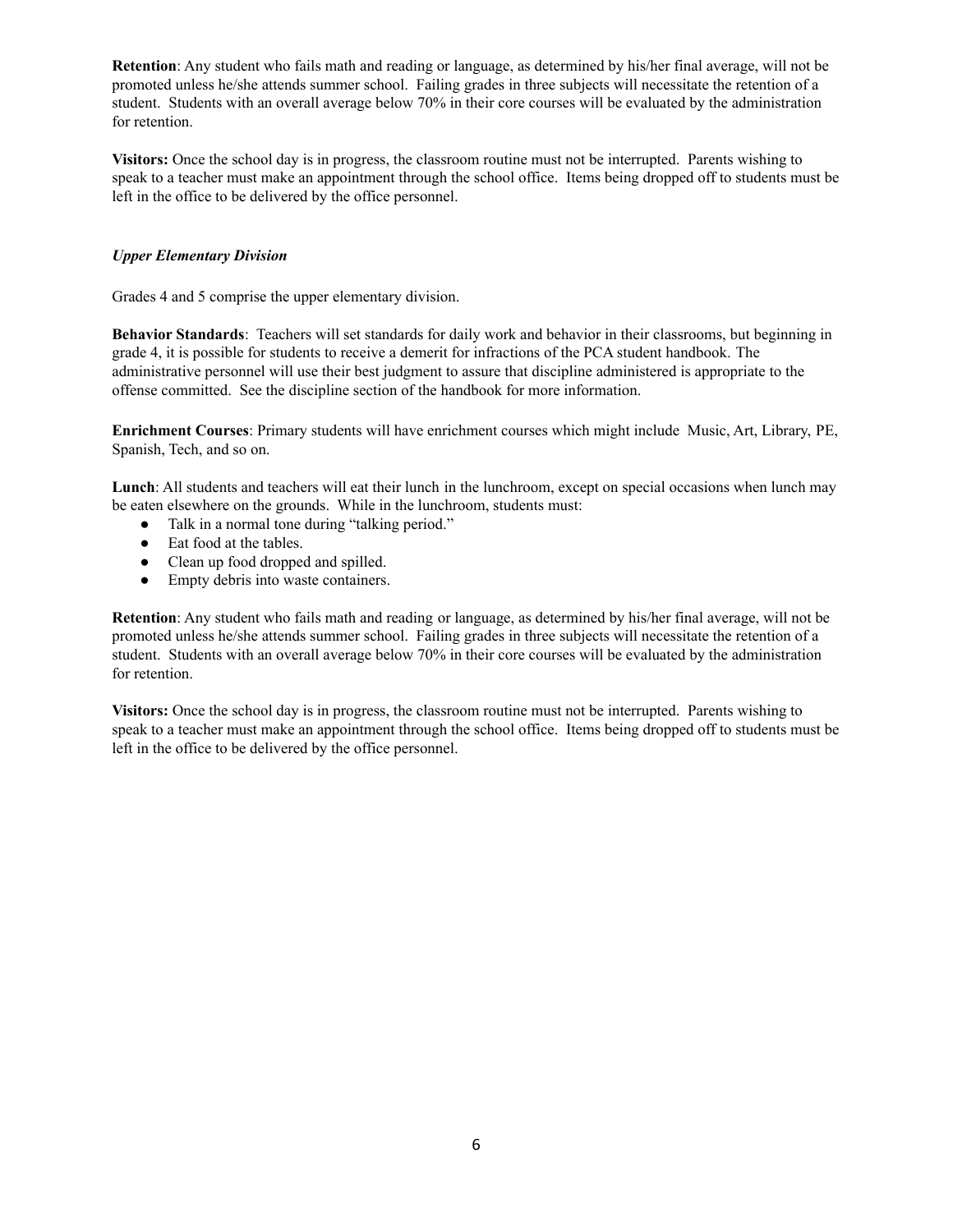# *Middle and High School Divisions (Upper School)*

PCA implements a college preparatory course, and it is our intention to prepare our students to enter college. Although we recognize that college is not the goal of every PCA student, we expect them to abide by college preparatory requirements.

#### *Academics*

#### **Courses of Study:**

#### **9th Grade**

- Bible
- English 9
- Algebra 1/Geometry
- Physical Science
- World Geography and US History 1
- Career Technology/Art & Music Appreciation
- Health

### **10th Grade**

- Bible
- American Literature
- Geometry/Algebra 2
- Biology
- American History 2
- Spanish 1
- Electives

#### **11th Grade**

- Bible
- World Literature
- Algebra 2/College Math
- Chemistry
- World History
- Spanish 2
- Electives

# **12th Grade**

- Bible ● British Literature
- Consumer Math/College Math
- Science Elective
- U.S. Government
- Advanced Computer Applications
- Speech
- Electives

**Drop/Add a Subject:** Any high school student wishing to add or drop a core subject must request the proper form from the principal. This form should be submitted to the administration for review; if approved, it will be signed and returned to the student. The student should sign the form then have the parents sign it. The form must be returned to the school office for our files. No student will be allowed to drop a course after the first 2 weeks of a semester.

**Dual Enrollment:** High school upperclassmen who show academic potential may be dually enrolled in one of the local community colleges for certain classes, math in particular. Students who qualify for this option will be notified by the administration. Our academic advisor will facilitate concurrent enrollment at certain colleges and universities via online or on campus instruction. PCA will cover the tuition for one math class each year per student; parents are responsible for the cost of textbooks, fees, and subsequent math classes. Students must pass the class with a 70 or higher; students who don't achieve a 70 must retake the same class at their own expense and reimburse PCA for the cost of the failed class. In certain cases, students may take a college elective as well as a math class. In certain cases, students who are not dually enrolled for math may take a dual enrollment elective. The administration has the right to approve or deny such requests.

**Enrichment Courses/Electives**: Middle school students will take assigned enrichment classes. High school students will have a choice of electives per semester in various subjects.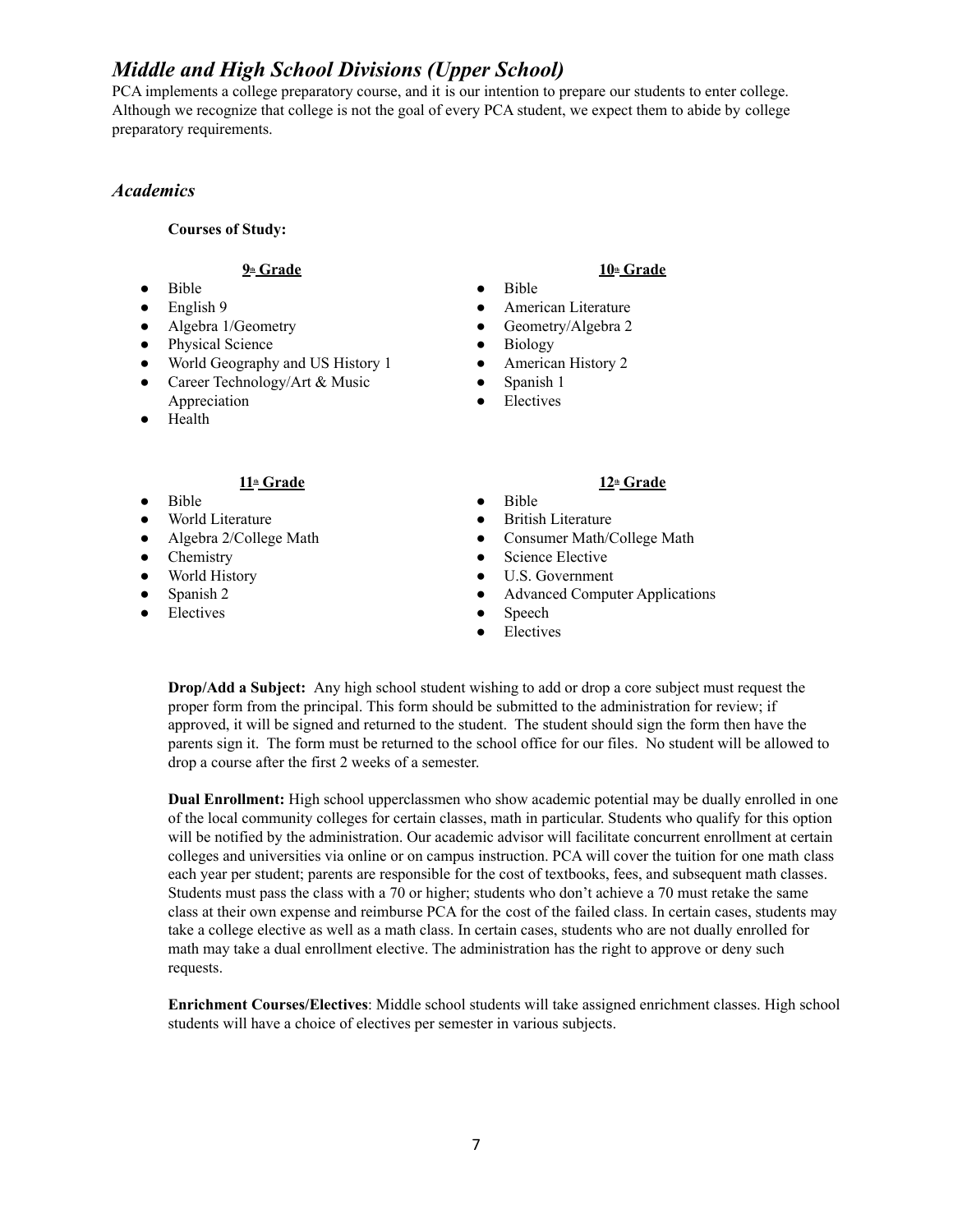**Foreign Language and Mathematics Grades:** These subjects require foundational knowledge and understanding in order to successfully advance from year to year. Consequently, in order to progress to the next level of a foreign language or mathematics class, a student must earn a grade of at least a 70 in the current course. Students who earn less than a 70 will have to repeat the course the next year, attend summer school, or show proof of skill advancement through a tutoring program to be qualified to advance to the next level. Students who earn less than a 70 must remember that graduation and college entrance requirements might be adversely affected.

#### **Graduation:**

**Coursework:** Students in grades 9-12 will follow the recommendations of the administration in order to meet the necessary graduation requirements upon completion of his/her senior year.

**Credits required for graduation:** A PCA student is granted a diploma upon the successful completion of all required courses of study and the accumulation of at least 25 credits, according to Maryland state law. Credits transferred from other high schools and/or community colleges will be accepted and reported on the student's PCA transcript. It might be necessary to hold a student's diploma and any awards until all final credits are complete and/or the student's financial accounting is up to date. All students must complete four years of English and Mathematics per state requirements. PCA requires all students to take four years of social studies and two years of the same foreign language. Additionally, four years of science are recommended. Students should check the requirements of each college or university in which they are interested, in consultation with the academic advisor.

| Under normal circumstances, upper school students will be required to meet the following |  |  |
|------------------------------------------------------------------------------------------|--|--|
| minimum graduation requirements:                                                         |  |  |

| <b>Diploma</b>          | <b>Standard Diploma</b>     | <b>Honors Diploma</b> |  |
|-------------------------|-----------------------------|-----------------------|--|
| English                 |                             |                       |  |
| Mathematics             |                             |                       |  |
| Science                 | 3, including 2 lab sciences |                       |  |
| Social Studies          |                             |                       |  |
| Bible                   | 4                           |                       |  |
| Physical                | $1*$                        | 1*                    |  |
| Education               |                             |                       |  |
| <b>Health Education</b> | $1*$                        | $1*$                  |  |
| Fine Arts               |                             |                       |  |
| Technology              |                             |                       |  |
| Electives               | $\mathfrak{D}$              | 2                     |  |
| Foreign Language        | $\overline{2}$              | $\overline{c}$        |  |
|                         |                             |                       |  |
| <b>Total Credits</b>    | 27                          | 28                    |  |

\* beginning with the class of 2025; .5 credit for classes graduating prior to 2025

**Honors Diploma**: In order to earn the distinction of an honors diploma, a student must have earned at least a C in six honors courses throughout high school and must graduate with at least a 3.5 unweighted GPA.

**Physical Education Requirement**: In lieu of regular PE classes, upper school students may fulfill their PE requirement by participating in a school sport. A student will earn 1/2 credit for each season of a sport completed i**n good standing** in grades 9-12, up to one credit. Participation credit will not be given to a student who is benched for injury or failing academics for more than  $1/4$  of a season. Acting as team manager does not fulfill the PE requirement. Credits earned by participation, rather than by class, will only appear on the student's transcript at the end of his/her senior year. Participation credits do not count in the student's GPA and are only awarded if the student has not met the PE requirement through regular coursework.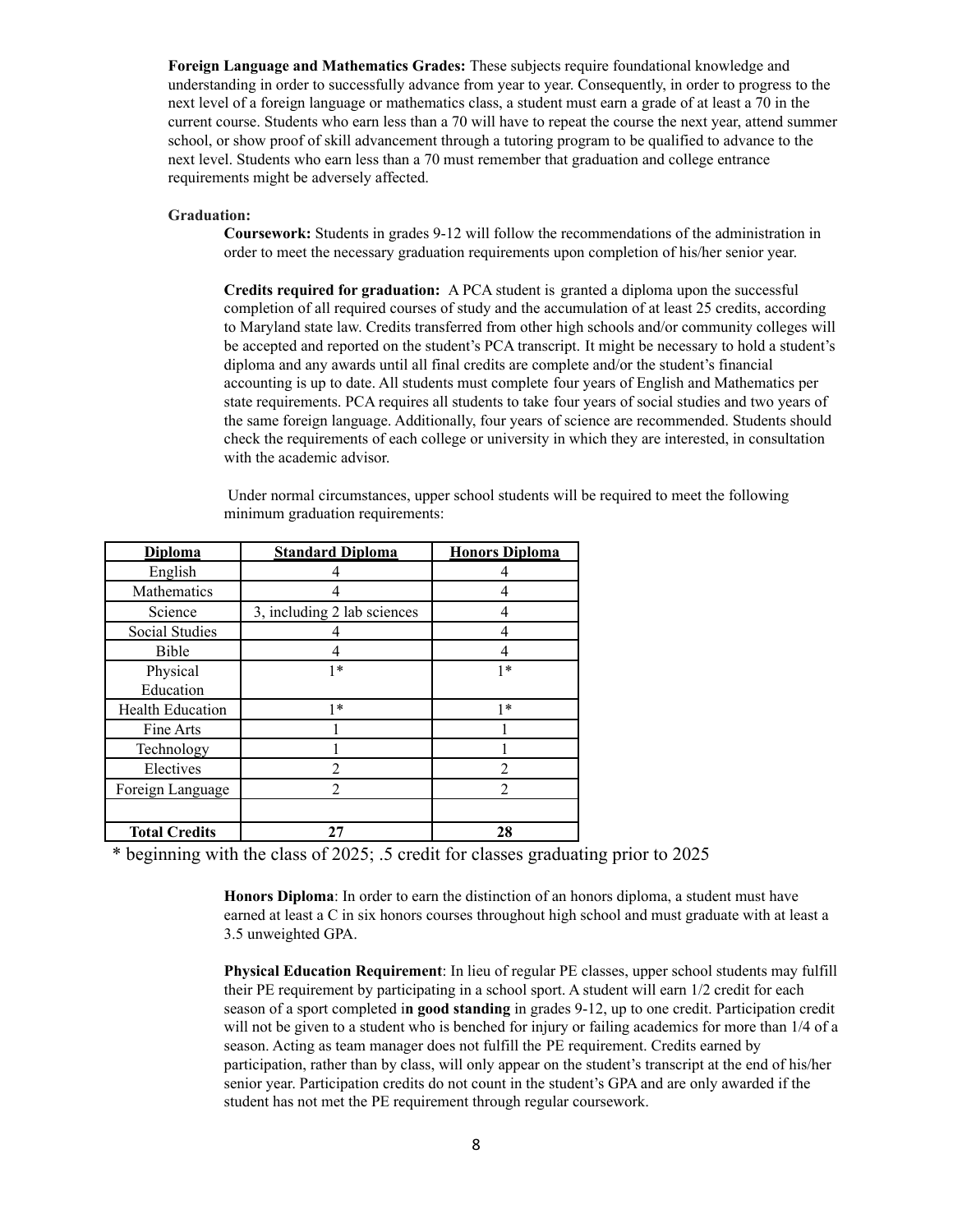**Valedictorian/Salutatorian:** The administration determines the positions of valedictorian and salutatorian based on many factors, including GPA, rigor of coursework, character, and involvement in school and extracurricular activities over a student's high school career. PCA's valedictorian and salutatorian must have attended a minimum of four semesters at Providence Christian Academy. Nontraditional grades (home-school: pace programs, etc.) will not be accepted when figuring the GPA for valedictorian and salutatorian.

**Honors Classes**: Students who have earned an A in a certain previous middle or high school course or have been nominated by their teacher have the opportunity to take that subject at the honors level during the next school year. Students who accept this challenge will be required to complete additional enrichment assignments. The students will receive an extra quality point in figuring their GPA. Students have until the last day of the first marking period to drop the honors portion of a course.

**Mid-Term/Final Exams**: Comprehensive examinations will be given in most courses at the upper school level at the end of each semester, using a separate exam schedule. All upper school students must take the midterm exam in every full-year course. All upper school students must take the final exam in every one-semester course. Semester exams will count 20% of the final semester average. Students who have earned an A in a course for all four marking periods and on the midterm will be exempt from the final exam for that course.

Final exams will remain the property of the school and will not be returned to the student. The exams will be kept on file in each department for a minimum of one year. Exams are available for review upon request by students and their parents.

#### **Exam Procedures:**

- Exams are spread out over three days.
- The first exam each day is given between  $8:30 10:00$  A.M. The second exam is given between  $10:30 - 12:00$ . There is a break in the cafeteria between  $10:00 - 10:30$ .
- There are no regularly scheduled classes these days.
- Students need only attend when they have an exam.
- Students need the following at exam time:
- Textbook ready to turn in, if applicable.
- Old tests that teachers might have handed back for them to review
- No outstanding debts to any school dept. (all debts must be taken care of before 1st day of exams, otherwise students may not be allowed to take exams):

If there are snow days, we will pick up the next day where we left off.

**Missed Test Policy**: If a student misses a test due to late arrival to school, that student will be expected to stay after school **that day** to make up the test missed in that class. A member of a sports team will not practice or participate in a home game **that day** until the test is made up. If an away game is involved, the student will not be allowed to travel until the test is made up.

**Outside Credit:** High school students must work with the academic advisor to secure permission from the administration before enrolling in a course at another school. Providence Christian Academy will recognize two full credits per school year for work completed through another institution. Permission for further outside study is given at the discretion of administration. Students will not receive credit for any course that has not first been attempted during the academic year unless that course is not available at PCA.

**Quality Points System:** The point system for determining Grade Point Average (GPA) is as follows:

- $\bullet$  4 points A
- $\bullet$  3 points B
- $\bullet$  2 points C
- $\bullet$  1 point D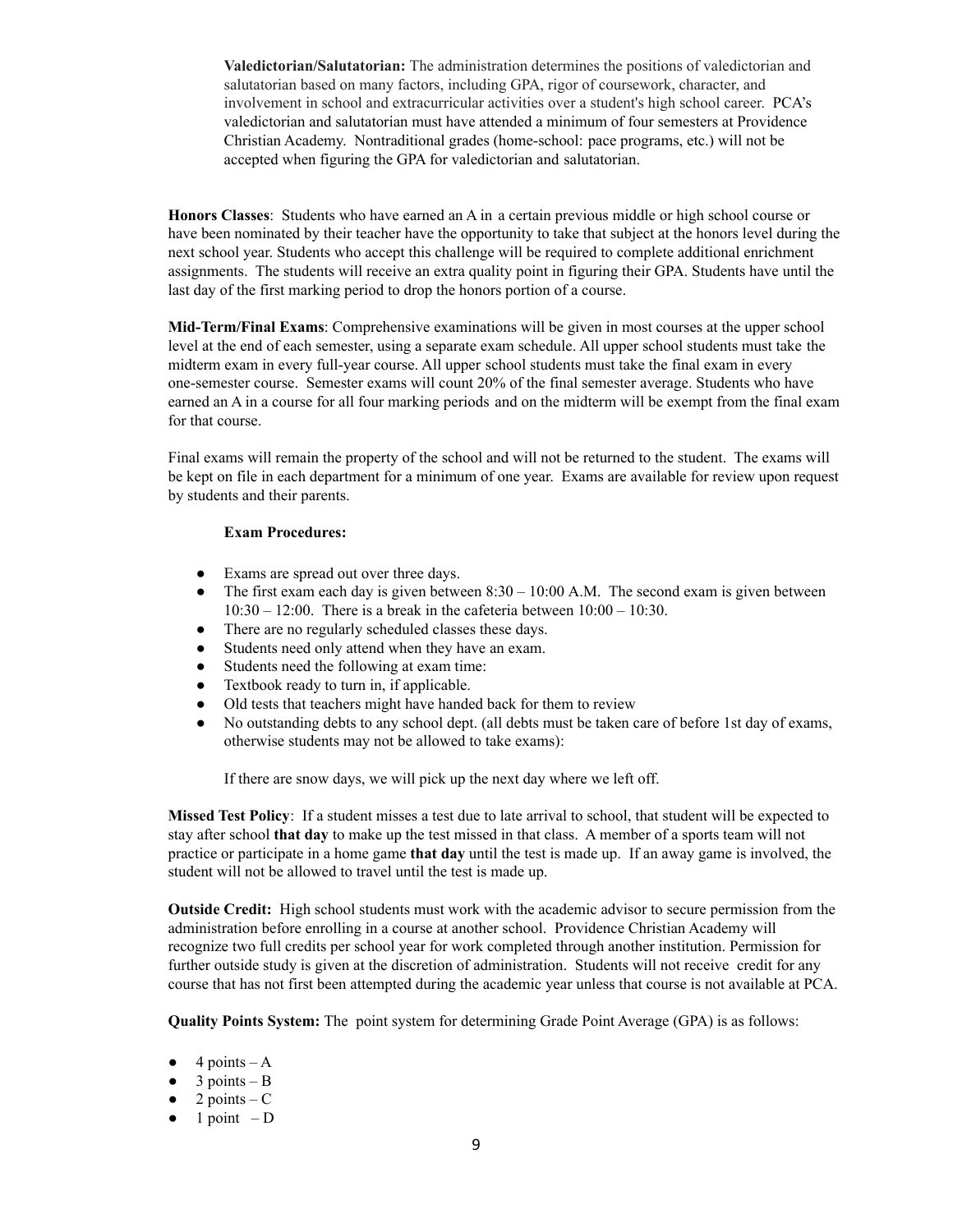Advanced courses and any honors level or college classes carry a 5-point system:

- $\bullet$  5 points A
- $\bullet$  4 points B
- $\bullet$  3 points C
- $\bullet$  2 points D

**Retention**: Any student in middle school who fails math or English, as determined by his/her final average, will not be promoted unless he/she attends summer school. Three failing grades in core classes will necessitate the retention of a student. Students with an overall average below 70% in their core courses will be evaluated by the administration for retention. Students who fail a course that is necessary for graduation must repeat that course in order to graduate. Continued repetition of failed courses over more than one year will cause the student to be evaluated for retention.

**Science/History Fair**: The successful completion of a science/history fair project is a requirement for passing those courses. Science projects will be assigned in 7th, 9th, & 11th grades. History projects will be assigned in 8th and 10th grades.

#### *Employment*

High school students will not be allowed to leave the school during class hours in order to work at an outside job. Any deviation from this will be decided by the administration.

#### *Lunch*

All students will eat their lunch in the lunchroom, except on special occasions when lunch may be eaten elsewhere on the grounds. While in the lunchroom, students must:

- Talk in a normal tone during "talking period."
- Eat food at the tables.
- Clean up food dropped and spilled.
- Empty debris into waste containers.

Middle and high school students are permitted to use the microwave. Food or drinks other than water will not be allowed outside the lunchroom without the permission of the teachers on duty.

#### *Marriage/Pregnancy Policy*

Any student found to be married/pregnant during the school year must meet with the principal and state his/her intentions. No married/pregnant students will be admitted to school or allowed to continue in school. Every effort will be made to help the student continue their classes from home to complete the current school year.

#### *Student Drivers and Passengers*

Driving is a privilege and should be regarded as such. Each student who drives a vehicle to school must obtain a vehicle registration form and turn it in by the end of the first week of school. Students who earn driving privileges during the school year must turn in the appropriate paperwork before beginning to drive to school Student drivers must abide by the following rules:

- Students will drive with caution and courtesy to other drivers/students. Pedestrians have the right of way.
- Students will not leave school grounds without permission from the school office.
- Students will not go to their cars during school hours without permission.
- Students will not drive faster than 5mph on campus.
- Students will not spin their tires on school grounds.
- Students may not sit in cars or loiter in the parking lot.
- Students must park in the student parking section of the parking lot.
- All occupants must be seated at all times.
- The music volume will not be loud enough to be heard outside the vehicle.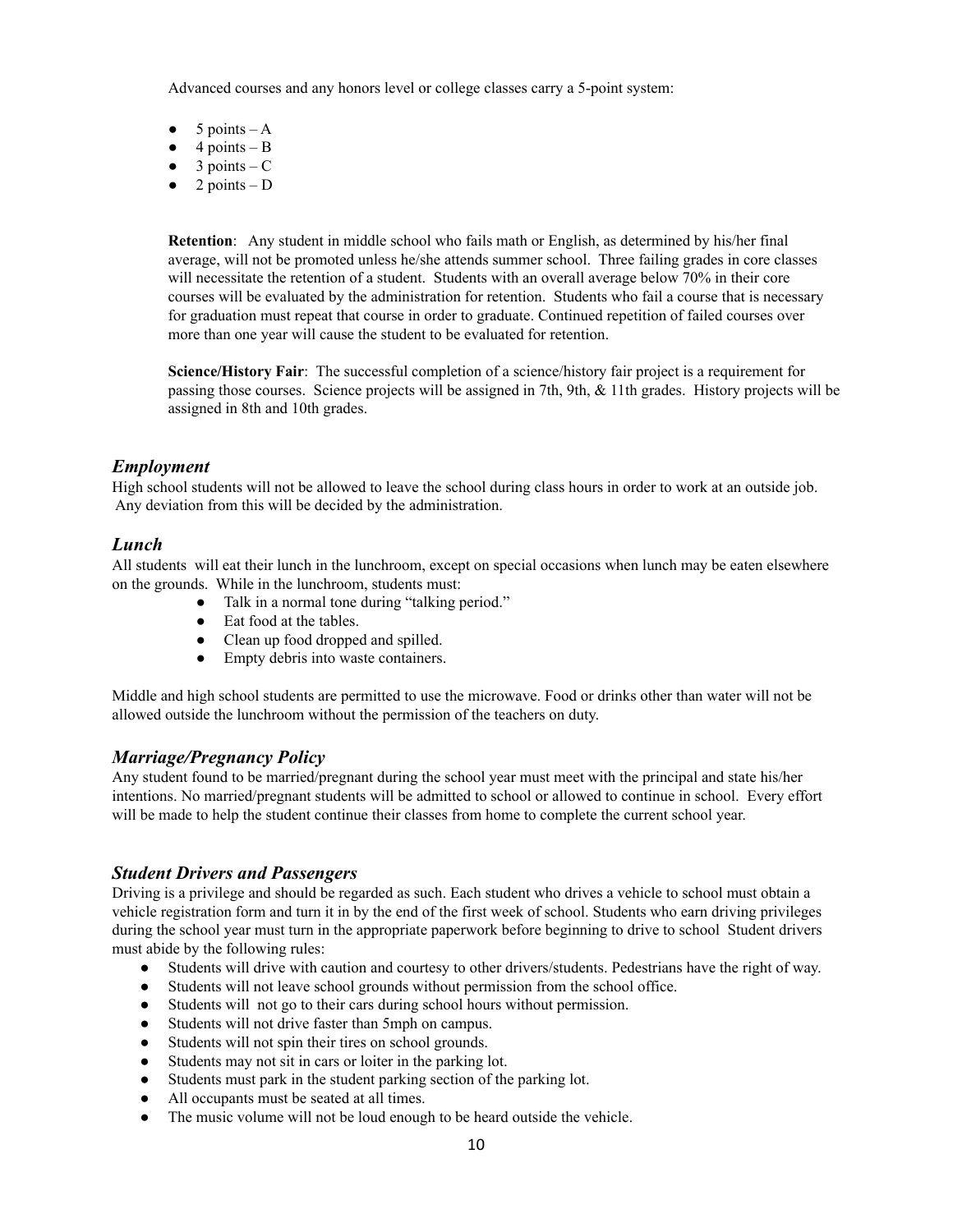- Cell phone usage while driving on campus is strictly prohibited.
- Student drivers and their parents must complete a Student Driver Form.

Students who wish to be allowed to leave campus with non-related student drivers must complete a Student Passenger Form.

Failure to comply with safe driving regulations will result in demerits and the possibility of driving privileges being revoked. Students who drive themselves to school and are consistently late risk losing their driving privileges.

#### *Student Government*

The student government will be made up of the elected class presidents in grades 9-12 and officers as elected by the high school student body. The student government will also have its own president.

The duties of the student government include, but are not limited to:

- Help in planning school activities such as Homecoming, See You at the Pole, and charity events.
- Serve as ushers and helpers at school events.
- Serve in leadership during chapel.
- Serve as student representatives to the administration.
- Promote school spirit and Christian attitudes in the student body.
- The student government president will have a non-voting seat on the school board.

#### *Student Service Hours*

Service is an important part of a comprehensive Christian education. Some of the inherent benefits include: obedience to God's command (Gal. 5:13-14), expression of love for God (Ephesians 6:6-7), development of Christian maturity, sharing of individual gifts (I Peter 4:10), encouragement of leadership skills (Mark 10:43-44), and preparation for the future.

Just as Christ came to serve, the effective Christian has the heart of a servant. Students who have participated in service opportunities have a greater understanding of themselves and their roles in the church, community, and school community. They are better equipped to make realistic decisions about career goals and future plans. Students are more qualified candidates for employment, college admissions, scholarships and various types of financial aid.

PCA wishes to teach our students the importance of a lifetime commitment to service. To help accomplish this, PCA requires each high school student to complete 40 community service hours as a prerequisite to graduation. Students must earn a minimum of 10 hours per year; additional hours may carry over from one year to the next. The service hour requirement for students who enroll in PCA after their freshman year will be prorated to 10 hours per year.

These hours, as well as any additional hours, will be permanently noted on the student's transcript. Please obtain a community service form either online or at the front office to record hours completed outside of school.

Please recognize that not all services qualify for the Community Service Program. For example, working for relatives, working for pay, household chores, and managing an athletic team do not qualify as service hours. The following are examples for qualified services: , working in a junior church or AWANA program, singing in a church choir, organizing or working in a neighborhood clean-up effort, charity work, tutoring/coaching as a volunteer, volunteering in a nursing home/hospital, Eagle Scout projects, etc. Do not hesitate to contact the office with any questions regarding service hours or possible volunteer opportunities.

Community service hours should be completed each school year by May 31st; seniors must complete service hours by May 15th. Parents of students who do not complete service hours or present documentation by the end of the school year will receive a written notice. Service hours completed between June - August will be applied to the upcoming school year.

# *Grading Procedures/Report Cards*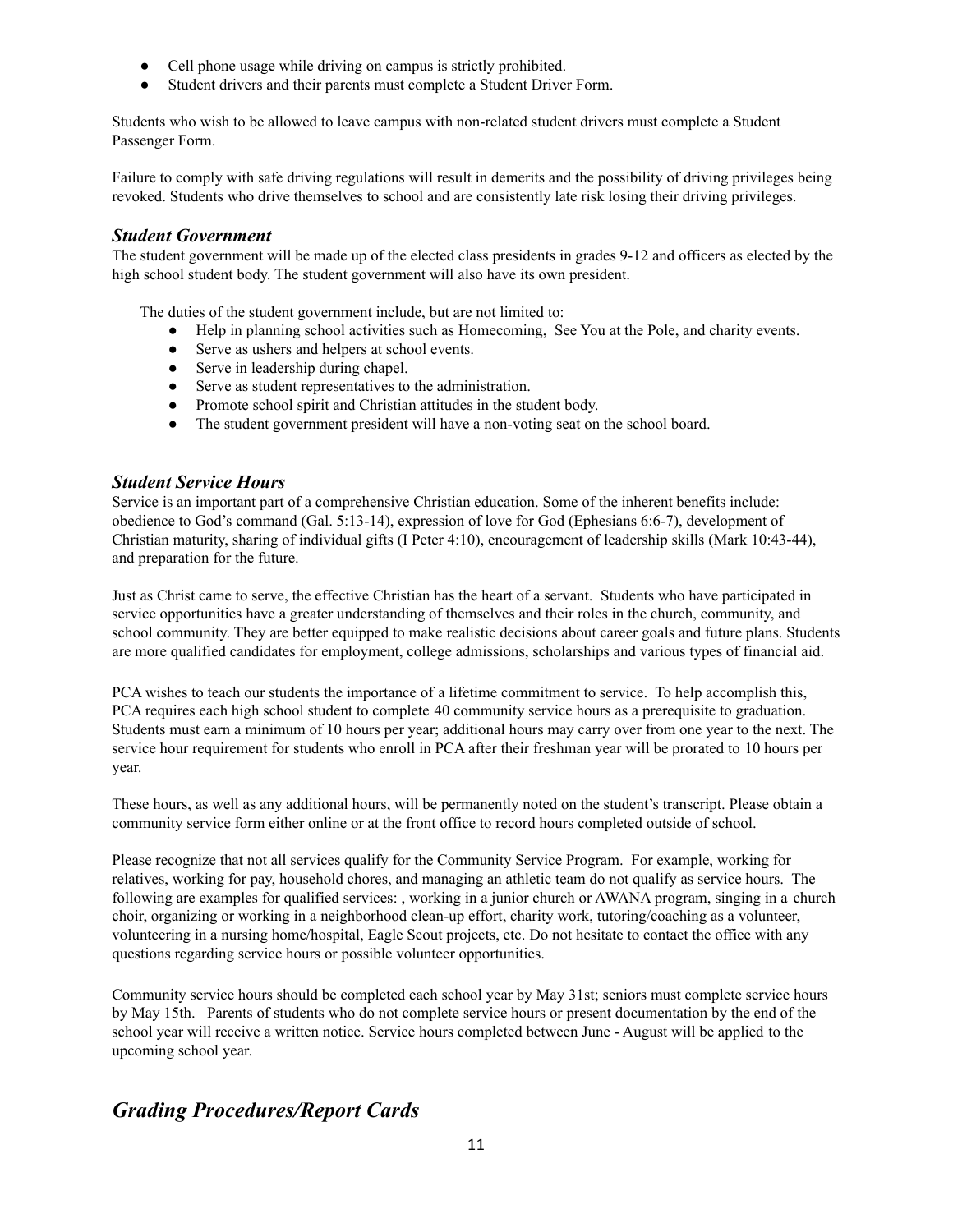The school calendar will note the end of each grading period. Report cards will be available for view on RenWeb two weeks after the end of the marking period. The final report card will be made available for pick up in the school office by June  $15<sup>*</sup>$  of each year. Final report cards may not be picked up if your family's account is not in good standing with the finance office.

All entries on a student's report card are made after careful evaluation of classroom learning, attitudes, and efforts. Please discuss each report with your child carefully. It should be remembered that grades are measuring devices of learning, not goals for learning.

Letter grades are determined using the following criteria:

| A | $90 - 100$  | Superior Work             |
|---|-------------|---------------------------|
| B | 80-89       | Above Average Work        |
| C | 70-79       | Average Work              |
| D | 65-69       | <b>Below Average Work</b> |
| F | 64 or below | Failure                   |

### *Homework Policy*

Homework is an integral portion of our school program. Teachers are at liberty to assign a reasonable amount of homework per grade level, Monday - Friday as needed, for all grade levels. Homework is given to students for one or more of the following reasons: to develop mental discipline; to provide practice or assess understanding of new skills introduced in class; to read specifically assigned material to enhance class discussion and understanding; to reinforce material presented, making it available for recall, thereby enabling a student to move on to more advanced concepts

Each teacher will inform her/his class of homework expectations and grading at the beginning of the school year, both orally and in writing. Homework assignments will be posted on RenWeb. Completion of homework assignments is the responsibility of the student. If a student is absent from school, it is his/her responsibility to find out about missed assignments.

The time allotted for homework gradually increases throughout the grades. General guidelines are:

| Grade                | $\mathsf{b}$ to           |
|----------------------|---------------------------|
| Kindergarten         | minimal                   |
| First                | 15 minutes                |
| Second               | 20 minutes                |
| Third                | 30 minutes                |
| Fourth               | 45 minutes                |
| Fifth                | 1 hour                    |
| Sixth                | 15 minutes/academic class |
| Seventh and Eighth   | 20 minutes/academic class |
| Ninth and Tenth      | 25 minutes/academic class |
| Eleventh and Twelfth | 30 minutes/academic class |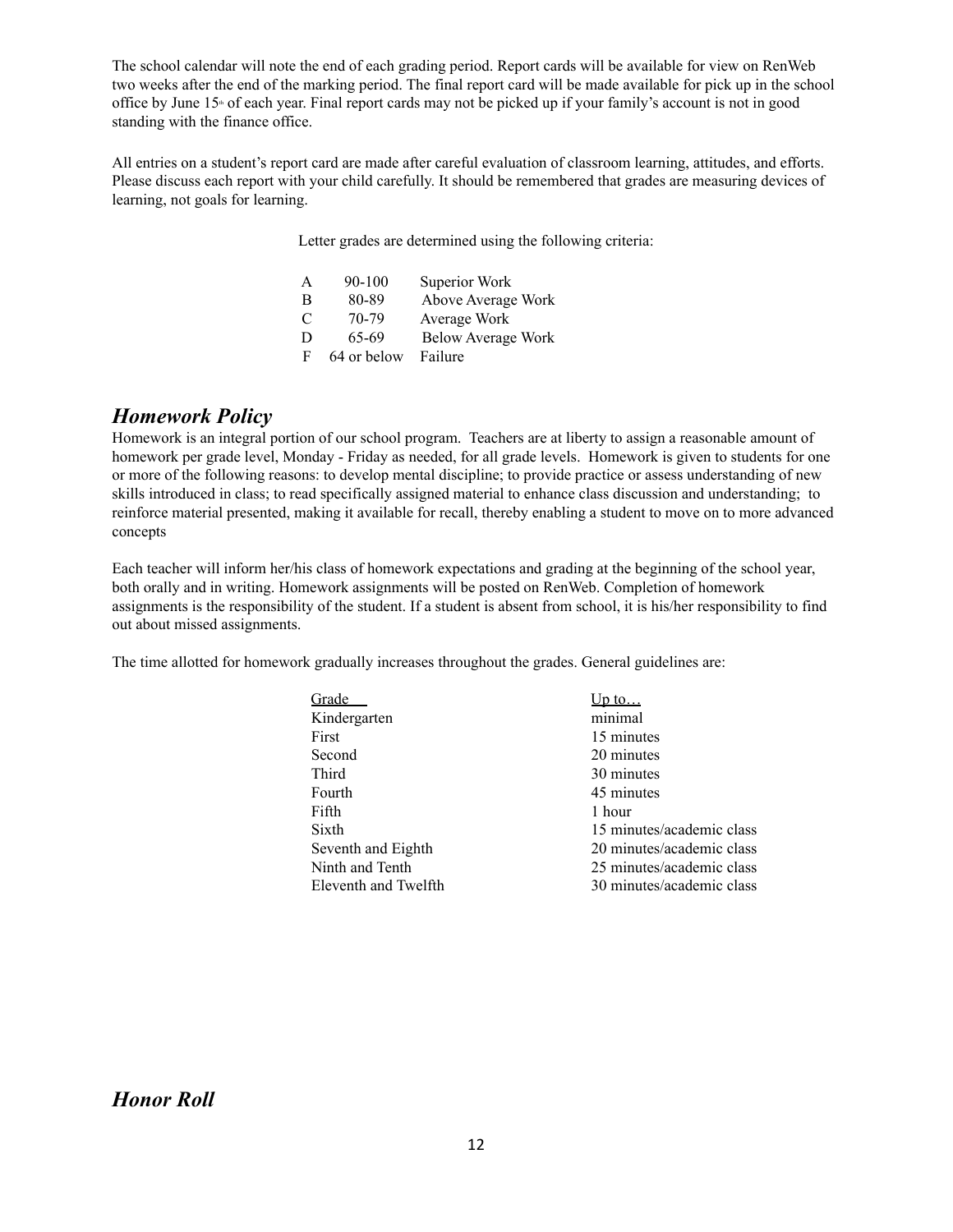Providence Christian Academy recognizes the academic achievement of its students at the end of each marking period through an Honor Roll. Students who earn all A's or all A's and B's in a marking period will earn a place on the Honor Roll for that marking period. At the end of the school year, Honor Roll certificates will be awarded as follows:

*The Distinguished Honor Roll:* To earn this recognition, a student must have earned A's on his/her report card in **all subjects** during **every** marking period

*The Principal's Honor Roll:* To earn this recognition, a student must have earned A's or B's on his/her report card in **all subjects** during **every** marking period.

*The Honor Roll:* To earn this recognition, a student's **final** grade in **all subjects** must be an A or a B.

## *Learning Resource Center Program Services*

Providence Christian Academy does not offer programs for students with special educational needs. We do offer to work with families whose child has a professionally diagnosed learning disability to help implement accommodations in the classroom to the extent that we are able. Parents are encouraged to meet with our administrative team to determine if PCA can meet the specific needs of their child.

# *Student Services and Extra-Curricular Activities*

*Awards Program (6<sup>th</sup> – 12<sup>th</sup> grade)*: At the conclusion of the academic year, a special program is held for the purpose of honoring students who have excelled in numerous academic endeavors. Parents will be notified prior to the program if their child will be receiving an award.

*Chapel*: At the very heart of Christian education is the constant concern of the entire staff for the spiritual growth and vitality of the student body. As a part of this concern, weekly chapel programs will be presented to challenge students to commit or rededicate their lives to Christ, to encourage them to lead a Christian life, and to provide the students opportunity to praise God for His great gift of salvation. Chapel services are a vital part of Providence Christian Academy. The administration will plan the weekly chapel topics.

*Field Trips*: Field trips are an essential part of the learning experience. PCA discipline procedures apply to all extra-curricular activities of the school, including field trips. In most cases, when a student does not attend the planned activity they will be given an assignment to be completed in its place.

- During school hours: Most field trips will occur during the school day. Off-campus trips will use school provided transportation or transportation approved by the administration.
- Outside school hours: On special occasions, a field trip may be approved outside of normal school hours. Overnight trips might be taken by some upper school classes. Parental consent forms will always be required for each student. Parental involvement is encouraged.
- Elementary field trips are planned periodically throughout the school year. All students attending a field trip must use school provided transportation to and from the field trip to destination (unless otherwise approved). Parents who are asked to serve as chaperones may not be accompanied by the siblings of the student who is attending the class trip.

*Library:* Students will be provided ample opportunity to use the library for research. Parents are urged to help the school by seeing that books borrowed from the school library are cared for properly and returned on time. Please pay all penalties and fines. Students with penalties and fines due to library books will not receive their grades until the library account has been cleared.

*Lockers*: Upper school students are assigned lockers to store their outerwear and school materials. Students who leave money and/or valuables in their lockers should keep their lockers locked at all times. The areas in front of and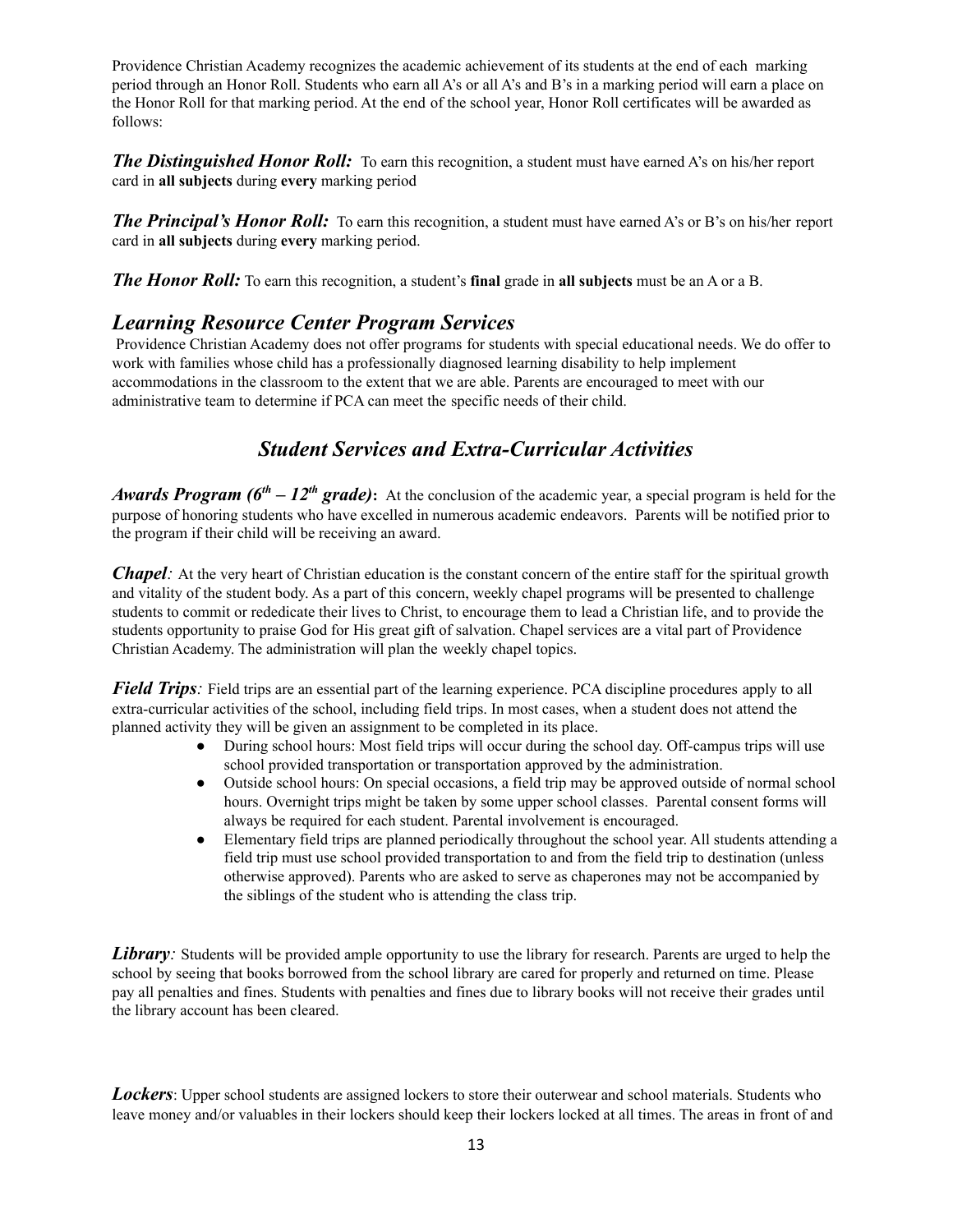above the lockers must be kept clean and orderly; items found on the floor are at risk of being thrown away. Any student whose locker isn't in working order should request assistance from the dean of students. The school reserves the right to inspect any locker without prior notification.

**Special Programs and Assemblies:** From time to time, special speakers, films, or programs of significant spiritual, academic, or cultural value will be presented. Parents are invited and encouraged to attend these programs. Student groups or organizations may request approval for school-time programs or presentations to the student body.

## *Teacher Assistance*

Faculty members are usually available daily from 3:00-3:15pm for academic assistance. Longer appointments for help and/or tutoring can be arranged as necessary. Students or parents should initiate this request. Also, teachers may request that students report after school for academic assistance. If a student receives below a 70% on any two consecutive tests, quizzes or a combination of both, it would be wise to seek assistance from the teacher in that subject. The student is responsible to see the teacher about scheduling appointments for help.

# *Textbooks*

Textbooks which belong to the school are assigned to students for use during the year. These include, but are not limited to, elementary readers and upper school math and English books. Teachers will take note of the condition of the book at the beginning and end of the school year. Each student is responsible for keeping school texts in good condition; upper school math and English books must be covered. If a student fails to keep the book in good condition or return it, the parents will be billed for the cost of the book

# *Admissions to the Program*

When enrolling at Providence Christian Academy, students and their parents agree to abide by the theological position and the educational philosophy practiced by Providence Christian Academy. Admission to PCA is considered a privilege and is at the sole discretion of the administration and the board of education.

### *Application Process*

Prospective students and parents must accomplish the following:

- Classroom visit is recommended (especially if transferring during the school year). This serves as an informal interview with administration.
- Schedule a shadow day (if applicable)
- Complete application via Renweb (can be found on pcamd.org)
- Submit properly completed application the following forms:
	- Copy of transcript from previous school
	- Copies of birth and vaccination certificates
	- Copy of last report card and standardized test scores, and if transferring during the school year, a grade withdrawal from current school is available.
		- These documents can be requested from the previous school by the Admissions Director.
- Schedule placement test if applicable.
- Formal interview with Principal or Vice Principal
- Formal interview with Finance Director
- Payment of registration and new student fees
- Read and sign the Parent-Student Handbook

*Note: Students transferring from other schools might be required to take a placement test.*

# *Non-Discrimination Policy*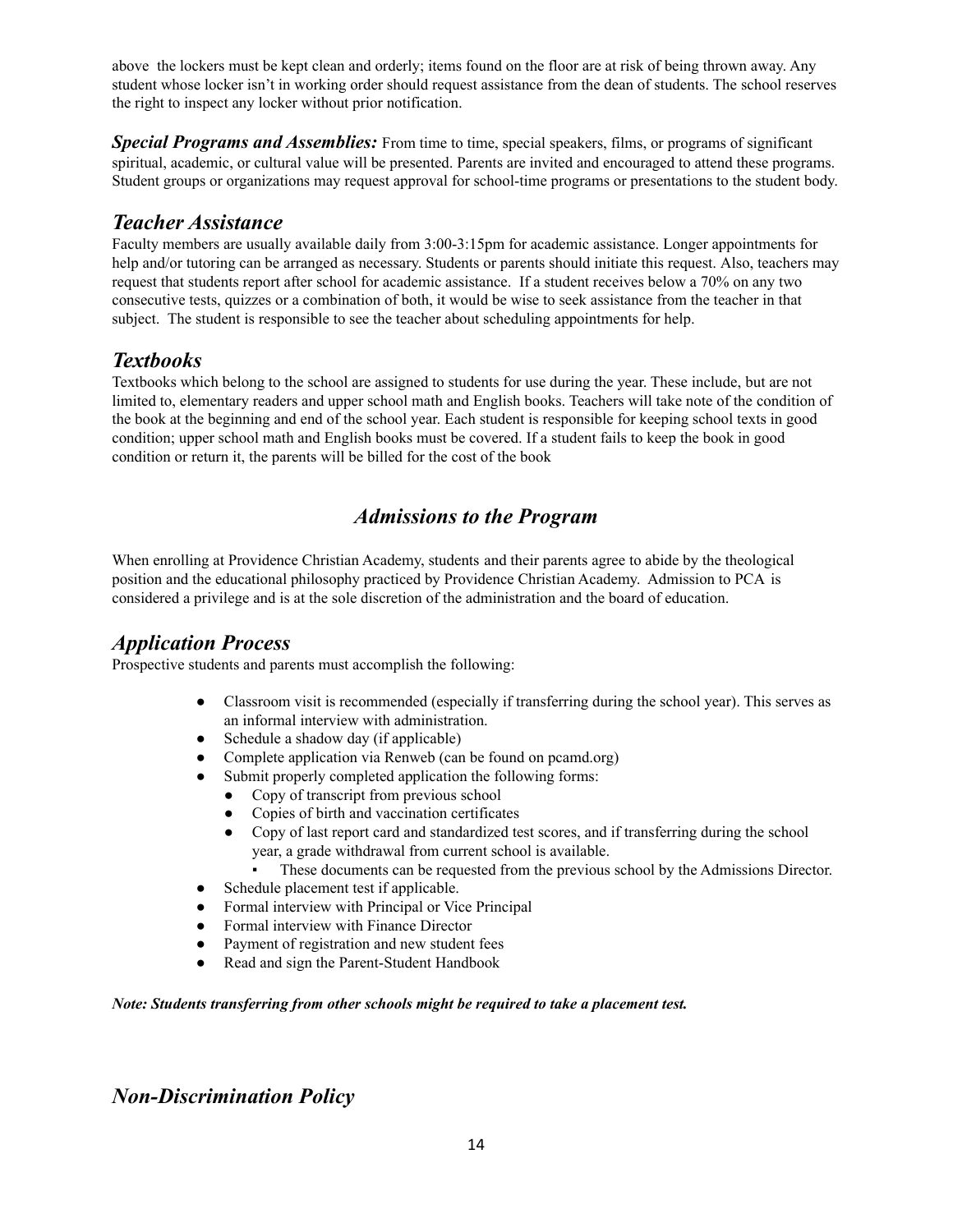Providence Christian Academy admits students of any race, color, and national or ethnic origin, granting rights, privileges, and access to all programs and activities generally accorded or made available to students of the school. The school does not discriminate on the basis of race, color, national or ethnic origin in administration of its admissions policies, athletics, and other school administered programs.

### *Re-enrollment*

Students will automatically be re-enrolled for the next school year. Parents must manually un-enroll the student and notify the office if the student will not be returning for the following school year. Student re-enrollments might be held by administration if there is a concern with the student's academics, behavior, and/or financial status. Parents will receive notice if the student's re-enrollment status is in jeopardy.

## *Athletics*

Athletics at Providence Christian Academy is a positive, worthwhile educational extension of the total school program. Competition against other schools enables our student athletes to develop and demonstrate Christian character, discipline, fair play, good sportsmanship, cooperation, self-denial, and being a testimony to those around us while exemplifying our Lord and Savior, Jesus Christ. Our athletic program also teaches our student athletes to show respect for teammates, coaches, opponents, and officials.

Our interscholastic program varies and might include soccer, volleyball, basketball, and golf. All participating athletes must have a physical examination before participating.

### *Academic Requirements for Athletes*

In order to participate in athletics, a student must have an overall 2.00 GPA from the previous quarter. Students wishing to participate in fall sports must meet this criterion from the last quarter of the previous school year.

All Senior athletes must be passing all courses required for graduation.

An athlete who is failing one or more classes has a mandatory suspension from the team: 1 week minimum for a failing grade at mid-quarter, and 1 week minimum for a failing quarterly grade. An ineligible student must meet with the athletic director and the academic advisor to develop a plan to bring the grades up to passing. At the end of the mandatory suspension period, the student must obtain signatures from those administrators to verify passing status. A student who has not regained passing status by the end of the next period is excluded from participating in athletics until the grade improves to passing. Ineligibility will result in forfeit of a varsity letter, forfeit of a team position, and forfeit of all awards associated with that team.

#### *Attendance*

Any athlete who is absent more than a half day from school the day of an event will not be able to practice or participate in the event unless the absence is approved by administration. Students must report to school prior to 11:00 am in order to participate in athletics; those who leave prior to 11:00 am will not be able to participate in athletics that day or evening.

# *Behavioral Standards of Athletes, Coaches, and Spectators*

Providence Christian Academy conducts an intensive interscholastic sports program in the belief that competitive team experiences contribute significantly to the development of character, mutual support, and school spirit. Sportsmanship is an important part of this training. We expect our coaches, players, students, and parents to represent the school and the Lord in a manner that is respectful of others, on and off the field of play. We also encourage and endorse the enthusiastic support of constituents and friends. In the process, we expect all such constituents and friends to uphold the same high standards that we expect of our students. Opposing teams and their fans are to be treated respectfully whether playing at home or away.

The administration is directed to implement these policies at all levels of competition, as well as those policies established by the league in which the school is a member.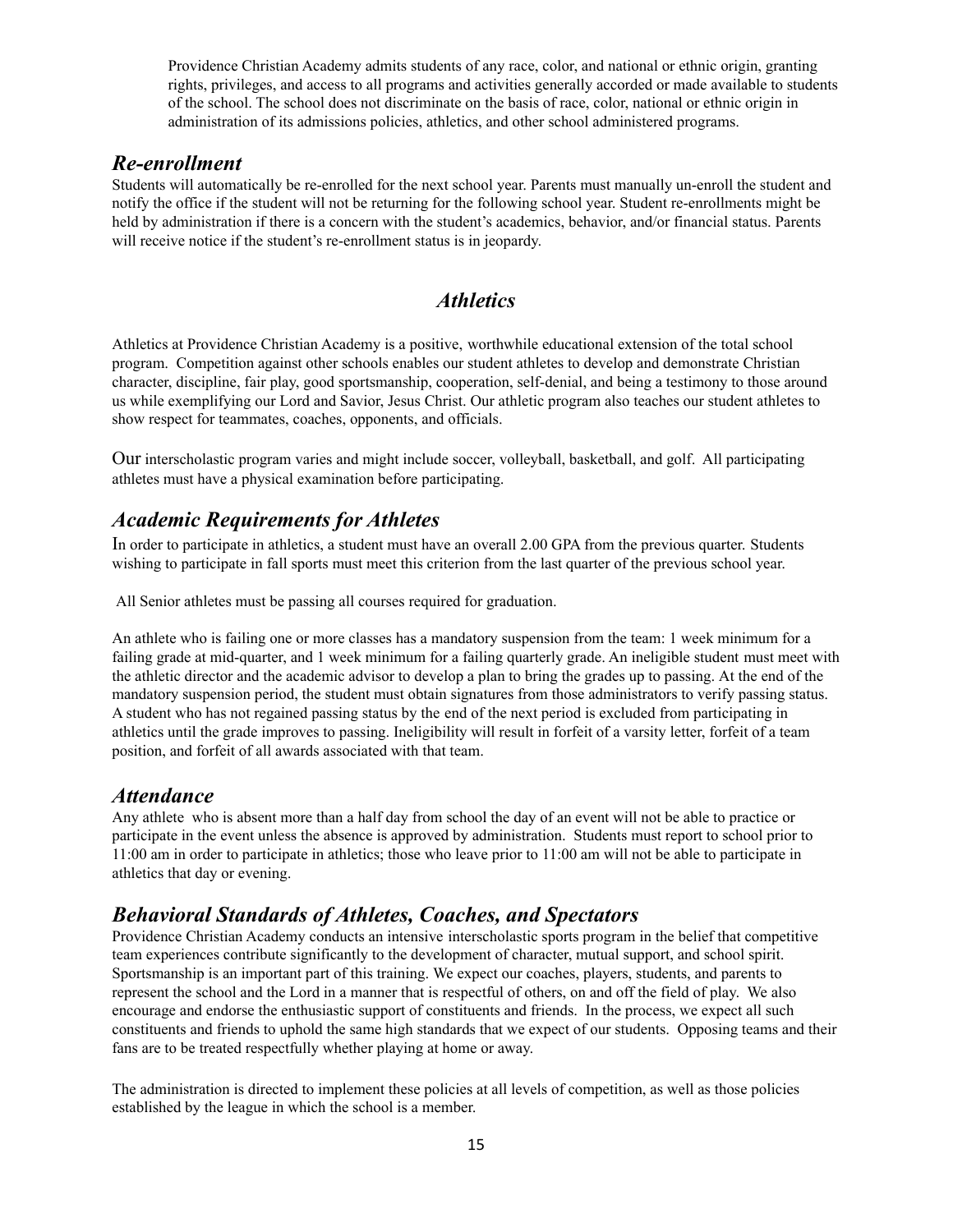### *Withdrawl From a Sport*

Any athlete who withdraws from a sport after the first game is played will not be allowed to participate in the next season's scheduled sport.

## *Attendance Policy*

Student attendance remains the number one factor affecting the overall achievement of students. Repeated tardiness or absences from school are detrimental to learning and might result in disciplinary action. PCA puts forth the following attendance policy:

A student must be in class for a minimum of twenty (20) minutes to be considered present in the class. The maximum allowable absences to earn credit for a one-credit high school class is twenty (20) periods, and the maximum allowable absences in a half-credit class is ten (10) periods. These absences include both excused and unexcused absences. Serious emergencies, such as hospitalization and extended illnesses under a doctor's care, are considered extreme extenuating circumstances. With appropriate documentation of such extreme extenuating circumstances, a parent may appeal the student's case to the administration to request that the rules be waived.

The consequences of going over the maximum allowed absences are as follows: Elementary and middle school students will fail the grade level; high school students will not receive a credit for individual classes and will be required to attend summer school. If the high school student passes the summer school class with an A or B, the grade will be reinstated to their transcript once summer school is completed. Parents will be billed for the cost of summer school classes.

### *Absences*

#### *Excused Absences*

Absences for the following reasons will be considered excused:

- Illness **must have a doctor's note if out for more than three days.**
- Death in the family
- Court appearance
- Medical appointment/hospitalization
- Religious observance
- School sponsored event
- Church sponsored event
- Up to three college visits for juniors and seniors (with proof of attendance)

We require an authentic note from a parent documenting a student's tardiness, early dismissal, or absence; this is for safety reasons as well as for academic records. Any note written and/or signed by anyone other than a parent will be considered a forgery, and disciplinary measures will be taken.

Parental notes must include the following information: student's name, date, reason for absence/tardiness/early dismissal, signature, and telephone number for confirmation if necessary. If the student missed school because of an appointment, the type of appointment and the name of the person with whom the student met must be included in the note. Failure to provide appropriate documentation will result in an unexcused absence.

**Make-up Work:** When a student has incurred an excused absence, the work he/she has missed will be due after an amount of school days equal to the number of days absent.. For example, if the student is absent one day, the work will be due on the second day he/she returns from the illness. If a student has an excused absence of one week's time, the make-up work is due after five additional school days have elapsed, making him/her responsible to have everything finished on the sixth school day after returning to school. This policy applies to all homework assignments as well as tests and quizzes given during the student's absence.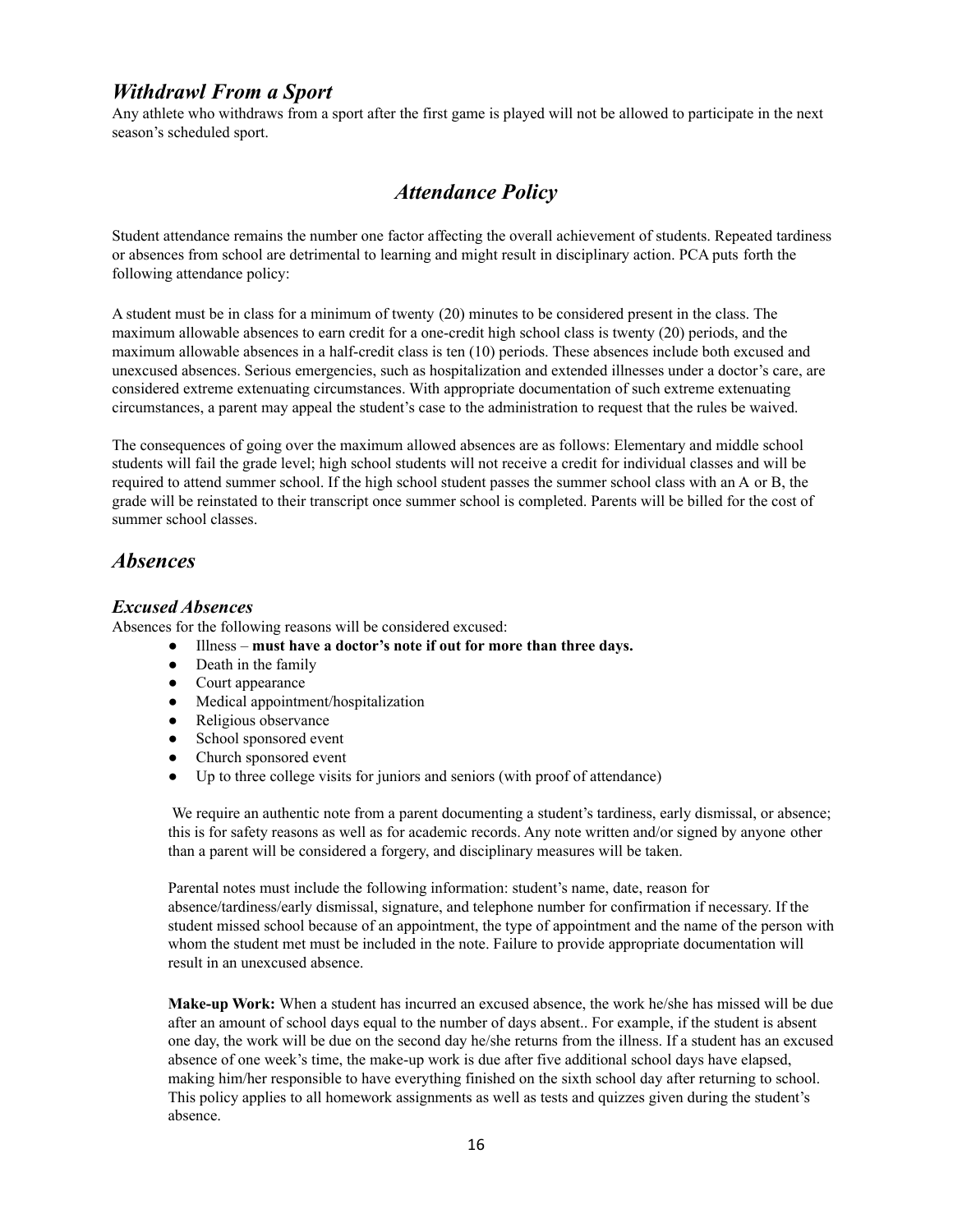#### *Pre-arranged Absences*

PCA recognizes that there are times when a family emergency calls for a student to miss several days of school. If a student must miss two or more days from school, he/she must pick up a "Pre-Arranged Absence" form from the office. The reason for the absence must be pre-approved by the administrator PRIOR TO YOUR LEAVING. The process for a pre-arranged absence is as follows:

- The student goes to the office to inform an administrator
- If the reason is valid, the student is given the form signed by the administrator to take to the teachers to be signed
- The student must return the signed form to the office prior to leaving.
- For pre-arranged absences, students will have to turn in all assigned work on the  $2<sup>d</sup>$  day of their return. Family vacations/reunions, pleasure trips, and/or activities are not excused and will count against the 10 or 20 absences each year.
- Parents are urged to review the school calendar ahead of time and plan family events accordingly.

Note: Except for pre-arranged absences, no work, quizzes, tests, homework, etc... may be made up or turned in if an absence or tardy is unexcused! Additionally, if a student is absent from school, he/she is not allowed on campus *during school hours for any reason unless cleared by an administrator.*

#### *Unexcused Absences*

Absences due to the following reasons are considered unexcused:

- Illness of others
- Family vacations, personal services, local non-school event, program or sporting activity
- Older students providing daycare services for younger siblings
- Non-compliance with immunization requirements

Note: EVERY absence will be marked unexcused until a note signed by a parent or physician is submitted to the *school of ice upon the student's return to school.*

# *Before and After Care*

*Before Care:* Students who arrive early to school will report to the cafeteria for supervision until 8:00 a.m. Morning care officially opens at 7:00 a.m.

#### *After Care:*

- The administration requires that all students in grades Pre-school  $12<sup>th</sup>$  who remain on campus after 3:15 p.m. be supervised under this program. Students must be signed out of aftercare by an adult who is designated by the parents. The supervision of students is transferred from one adult to another.
- In the event that your child would need to serve a homework or behavioral detention or attend an after-school help class and does not have transportation afterwards, he/she would also be expected to report to the aftercare program for supervision until the arrival of a parent or guardian.
- After three recorded disciplinary incidents, a student's aftercare privileges will be revoked for the remainder of that quarter. Parents will be contacted after each recorded incident so appropriate intervention can be made. A parent meeting will be required in order to reinstate aftercare privileges once they are revoked.
- Students whose parents are on campus after 3:15 **must** keep their children with them unless they are in a PTF meeting or have a scheduled meeting with a teacher or staff member. Families will be billed for aftercare services - even if the parent is on the premises - unless the parent is in a scheduled meeting.

# *Daily Schedule*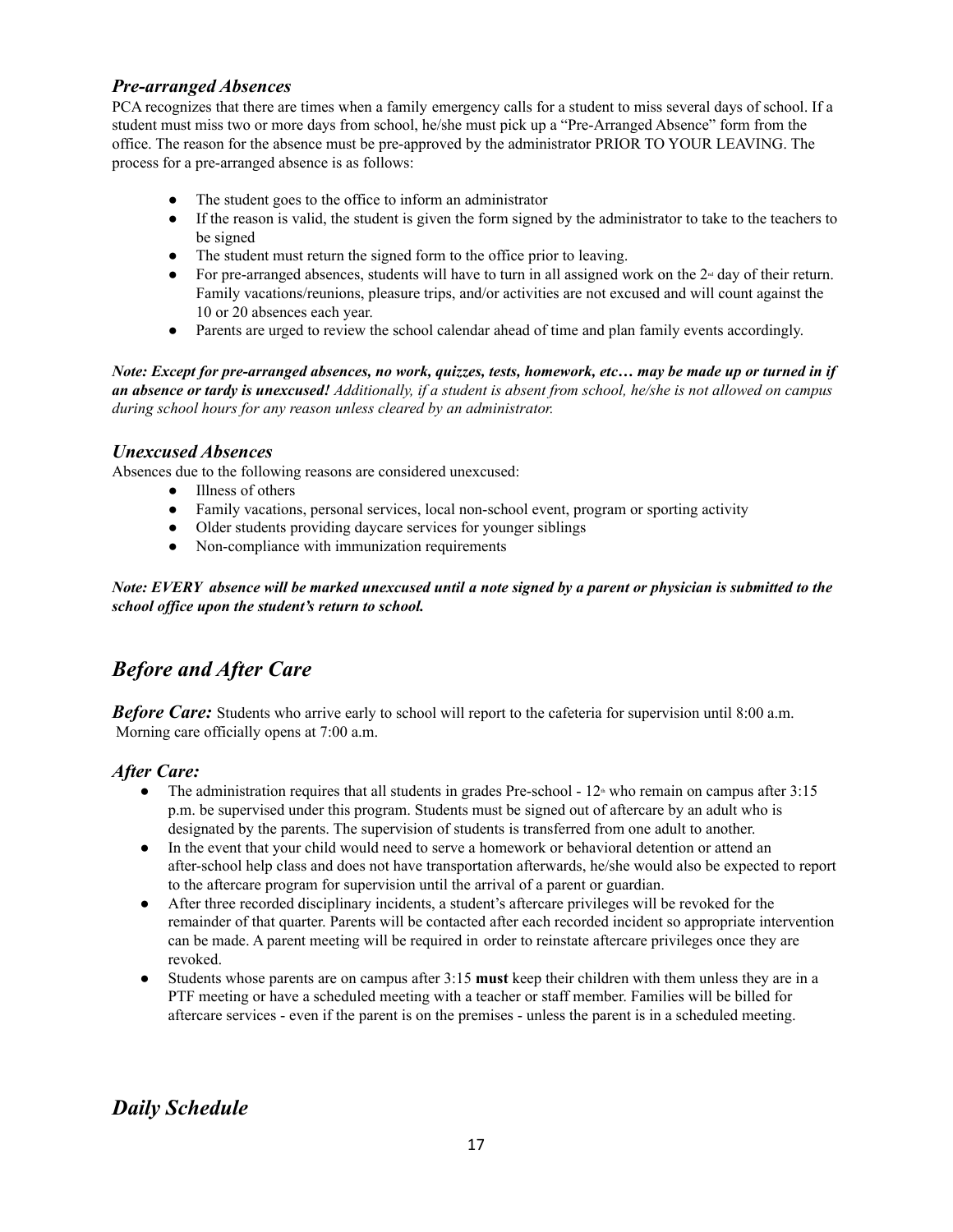School hours are from 8:00 a.m. to 3:00 p.m. Students are expected to be on time to school as well as on time to every scheduled class throughout the school day. All students arriving before 8:00 a.m. should go directly to the cafeteria/chapel. Students should proceed to homeroom at 8:00 (upper school students to their lockers); the tardy bell will ring at 8:05. Students who arrive in homeroom after 8:05 will be marked tardy. Students who are not in homeroom will be marked absent. Please read the tardy and absent policies for further information.

# *Dismissal Schedule*

- $\bullet$  K2 K5 dismissed at 2:30 p.m.
- 1st 3rd grades dismissed at 2:40
- 4th 5th grades dismissed at 2:50.
- Middle and High School Students dismissed at 3:00 p.m.

Note: Any students remaining on campus after  $3:15$  p.m. will be directed to their respective aftercare programs.

# *Early Pickup Guidelines*

The following conditions are considered valid for checking out: Any situation defined as an excused absence in this handbook. Illness, resulting in elevated temperature as determined by office personnel. In cases of illness, a parent will be contacted by phone and given permission for his/her child to be dismissed. The student must be picked up at the office.

Students who know in advance that they will need an early pickup must present a note to the main office before or during homeroom period that day. Email correspondence with the office regarding early pickup will only be allowed in emergency situations and must be followed-up with a phone call to the school to confirm receipt. Students will not be permitted to leave without confirmation. Early pickup notes must contain the following information: date, reason for early dismissal, time to be dismissed, time expected to return to campus (if applicable), signature of parent, and a telephone number for confirmation, if necessary. At the designated early pickup time, parents must report to the school office and sign out their child. If the student drives him/herself to school, it is the student's responsibility to be mindful of the dismissal time and sign him/herself out. The student's early dismissal time will be noted on the daily attendance record. Students who check out prior to 11:00 a.m. will be counted absent for the day. All missed classes will be considered unexcused until a note is given to the office.

Note: Parents are asked to use good judgement in checking their child out of school, as a reduction in class time can impose academic hardships on your child. In high school, missed class time may result in failure of class *credit.*

# *Tardy Policy*

Students who arrive late to school must obtain a pass from the office in order to be admitted to their classroom. It is recommended that students arrive five to ten minutes early to school in order to have enough time to store their personal things, use the restroom and prepare for class. Parent partnership is a vital component in the success of our educational effort. Excessive tardies will result in additional administrative fees. Students who arrive after 11:00 a.m., without a valid note, will be considered absent for the day.

• Note: A charge of \$5.00 will be applied to the parent's account for each tardy more than the six allotted *unexcused tardies. For every additional tardy you will receive another fine of \$5.00 (Tardies due to appointments will be excused with a viable note). Tardy fees will be billed weekly.*

# *Cleaning Period*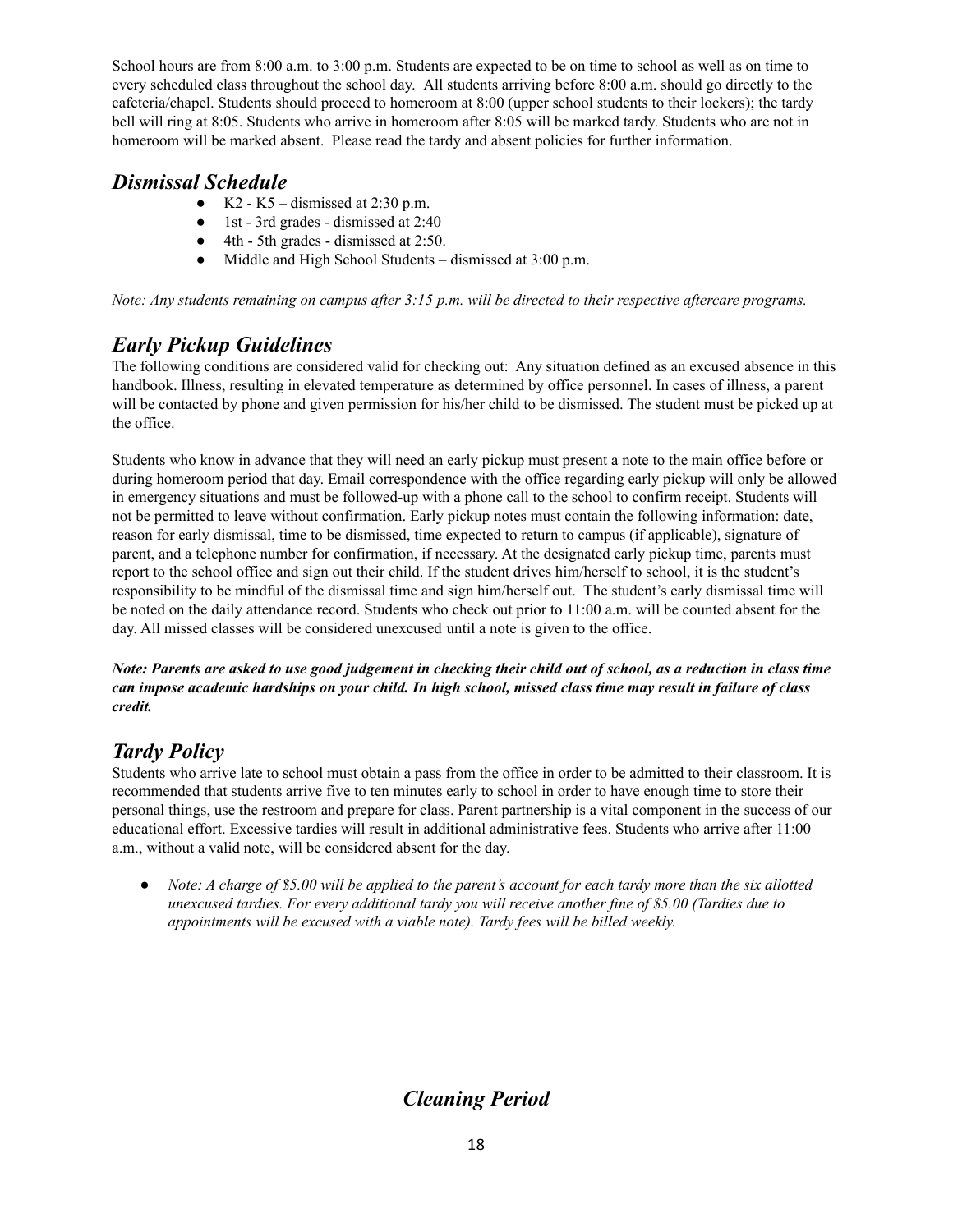We never want to lose sight of God's abundant blessings upon Providence Christian Academy. Among the most visible blessings are our building itself and the equipment and furnishings inside it. Luke 12:48b reminds us that, since we have been given and entrusted with much, it is our responsibility to be good stewards of that bounty. High school students have the opportunity to show stewardship on a daily basis as they spend ten minutes of the day working to care for the building. This includes, but is not limited to, sweeping, wiping down the cafeteria, taking out trash, tidying the grounds, and cleaning windows. The dean of students will assign a senior team leader to instruct and supervise each task and a team to execute each job. It is our hope that our students will have pride of ownership and a willingness to serve, accomplishing their tasks diligently; students who fail to lead or cooperate will be subject to disciplinary action.

### *Code of Conduct*

Each student must agree to uphold the Providence Christian Academy Code of Conduct by signing the code which can be found at the end of the handbook. Homeroom teachers will collect and hold the signed papers each year.

## *Discipline*

The purpose of discipline in a Christian school is two-fold: to bring the student to maturity in Christ, and to develop qualities of good citizenship. To help attain these goals, certain standards of conduct are established. Students are asked to discipline themselves in relation to this code because the best form of discipline is self-discipline under the guidance of the Holy Spirit.

PCA seeks to build Godly character traits into the lives of its students through instruction and example. As an expression of Providence Christian Academy's mission, the discipline policy is intended to support the discipleship process for students and to serve as a reflection of Jesus Christ. As such, the primary purposes of the discipline process are to produce growth in students while maintaining an environment of learning and order, provide support to parents, and reflect scriptural principles of conduct and influence. In keeping with this purpose, the scriptural principles that provide the foundation for the discipline policy are as follows: the responsibility of parents for the education of their children (Deuteronomy 6:6-9); submission to authority (I Peter 2:13-17); the principle of reaping and sowing (Galatians 6:7-8); confrontation, restoration, and separation (Matthew 18:15-17)

As a general rule, teachers will handle offenses which happen in their classrooms. Situations that the teacher evaluates as chronic, flagrant, or otherwise worthy of special handling will be referred to the dean of students.

#### *Behavior Standards*

Providence Christian Academy does not expect students to be perfect and free from any spiritual or character flaws. However, we do expect our students to strive toward "Christlikeness" in their lives. For this reason, certain moral conduct will not be tolerated from students attending PCA. The Word of God states, "Let no man despise thy youth; but be thou an example of the believers, in word, in conversation, in charity, in spirit, in faith, in purity" (I Timothy 4:12). We expect our students to live a lifestyle consistent with Biblical standards of conduct. Moral misconduct, including - but not limited to - either heterosexual or homosexual immorality as defined by Scripture, violates these behavioral standards.

Students are expected to demonstrate the following behaviors and characteristics: Integrity in the keeping of one's word, speaking the truth, doing one's own work, carrying out responsibilities, respecting authority, reconciling through Biblical and appropriate restitution, and forgiveness given for offenses committed. Please be aware that student conduct and behavior outside Providence Christian Academy can affect a student's standing at PCA, as well as the reputation of PCA; it is the expectation of the administration that students adhere to the code of conduct at all times. It should, therefore, be understood that violations of the code of conduct either inside or outside school, including while on breaks from school, may be addressed as a disciplinary concern by the administration. In no way, however, does this disciplinary position imply that PCA takes responsibility for supervising and taking disciplinary action for ALL off-campus behavior.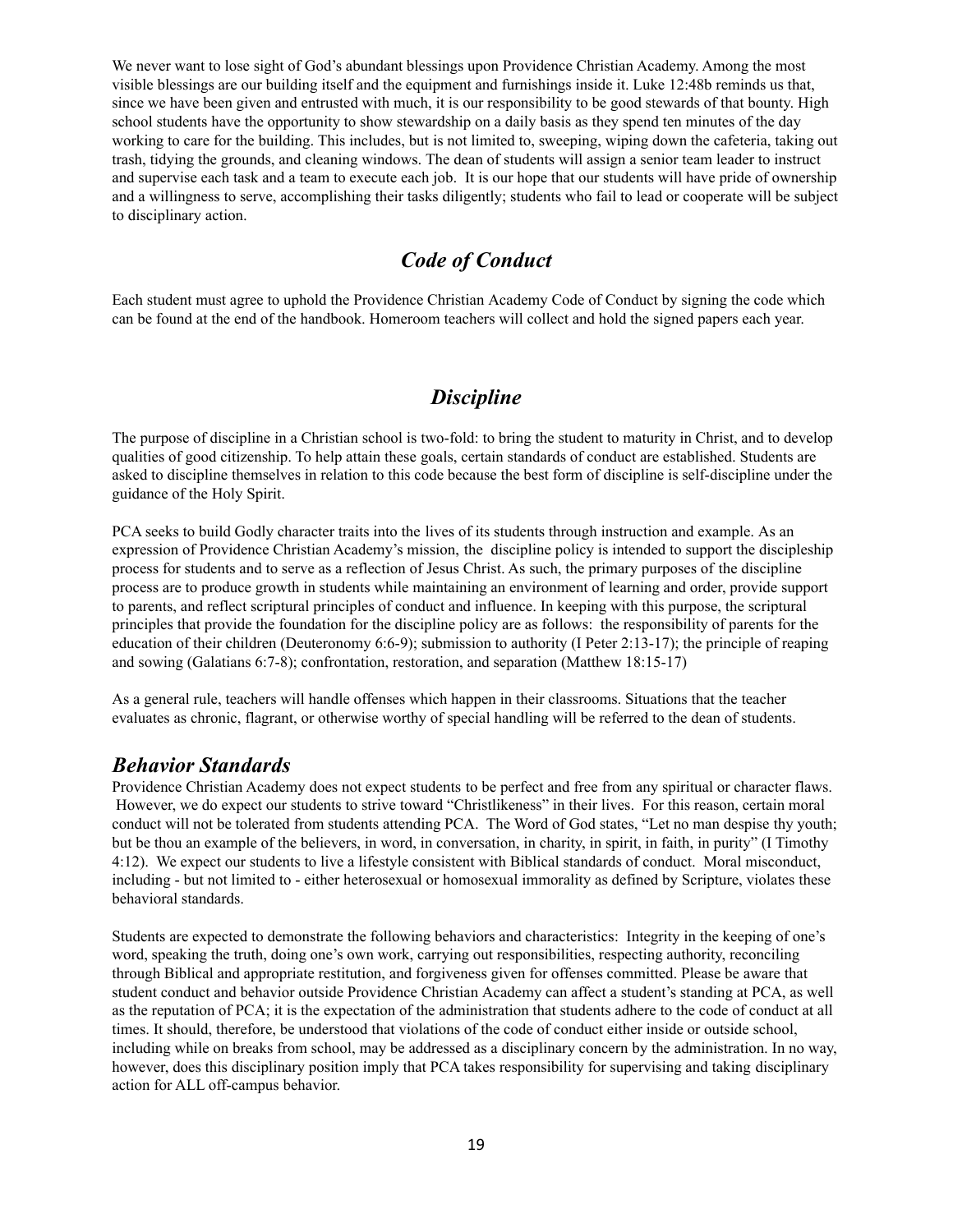# *Cell Phone Policy*

Cell phones are to be off and stored in a locker or backpack by 8:10 a.m. and are not be used again until after 3:00p.m. Students are permitted to use their cell phones with the permission of a teacher or staff member for academic purposes. Students are to use the office phone to make an emergency phone call. If a student is found to be using their phone during school without permission, the following discipline method will be followed:

- 1st offense Student will receive 5 demerits. The phone will be given to the office and a parent must pick up the phone.
- 2nd offense Student will receive 5 demerits. They will lose their cell phone privilege and may not bring a cell phone onto school property.

### *Demerit System*

This demerit program identifies behaviors which are inconsistent with the standards set forth by Providence Christian Academy and its educational and spiritual program. The program recognizes differences in students. Those who are prepared to follow the principles established at PCA will have little contact with this program. Those who have trouble following the principles set forth will be reminded of the price of misconduct as often as necessary.

We cannot envision every situation that may occur. The administration will use their best judgment to assure that discipline administered is appropriate to the offense committed. It should be noted that the list of offenses is representative in nature and is not intended to be an exhaustible list.

The marks a student may receive vary by the offense. Listed below are categories of misconduct. The administration may determine other violations that may fall within any of the categories of offenses. However, the administration has the final authority in determining the consequences, which might also include restitution/accountability hours.. A teacher may refer a student who is violating the principles established at PCA to the dean of students at any time.

Once a student receives more than three demerits for the same infraction, the amount of demerits received will increase, and the student will be required to complete restitution/accountability hours. Students who continue to receive low level demerits will be referred for stronger disciplinary action that might result in multiple restitution/accountability hours, a parent conference, suspension, and/or dismissal.

#### **Category** I – **One Demerit**

- Eating or drinking outside the lunchroom without permission.
- Unexcused tardiness to class.
- Not bringing proper materials to class on a consistent basis.
- Poor house keeping; for example, throwing trash on the floor, failure to clean up the remains of lunches, leaving books, backpacks, and personal belongings unattended, etc.
- Violation of the dress code (third violation of the dress code will also result in a 1 hour after school restitution/accountability hours as well as demerits.

#### **Category II – Two Demerits**

- Students sleeping in class, putting head down, or doing work for another class.
- Excessive talking in class.
- Unauthorized possession of items considered to be detrimental to the instructional process.
- Being in a classroom without a teacher or staff member present without permission.

#### **Category III - Three Demerits**

- Being off-limits: misuse of a pass, not having a pass, being in an area off-limits to students.
- Behavior disruptive or detrimental to the instructional process.
- Direct disobedience, insubordination, being argumentative, disrespecting a member of the faculty or staff.
- Deliberately making a mess.

#### **Category IV - Four - Nine Demerits, at the discretion of the administration**

- Making negative racial, ethnic, religious, or other inappropriate comments
- Inappropriate physical contact; for example, horseplay, pushing, shoving, etc.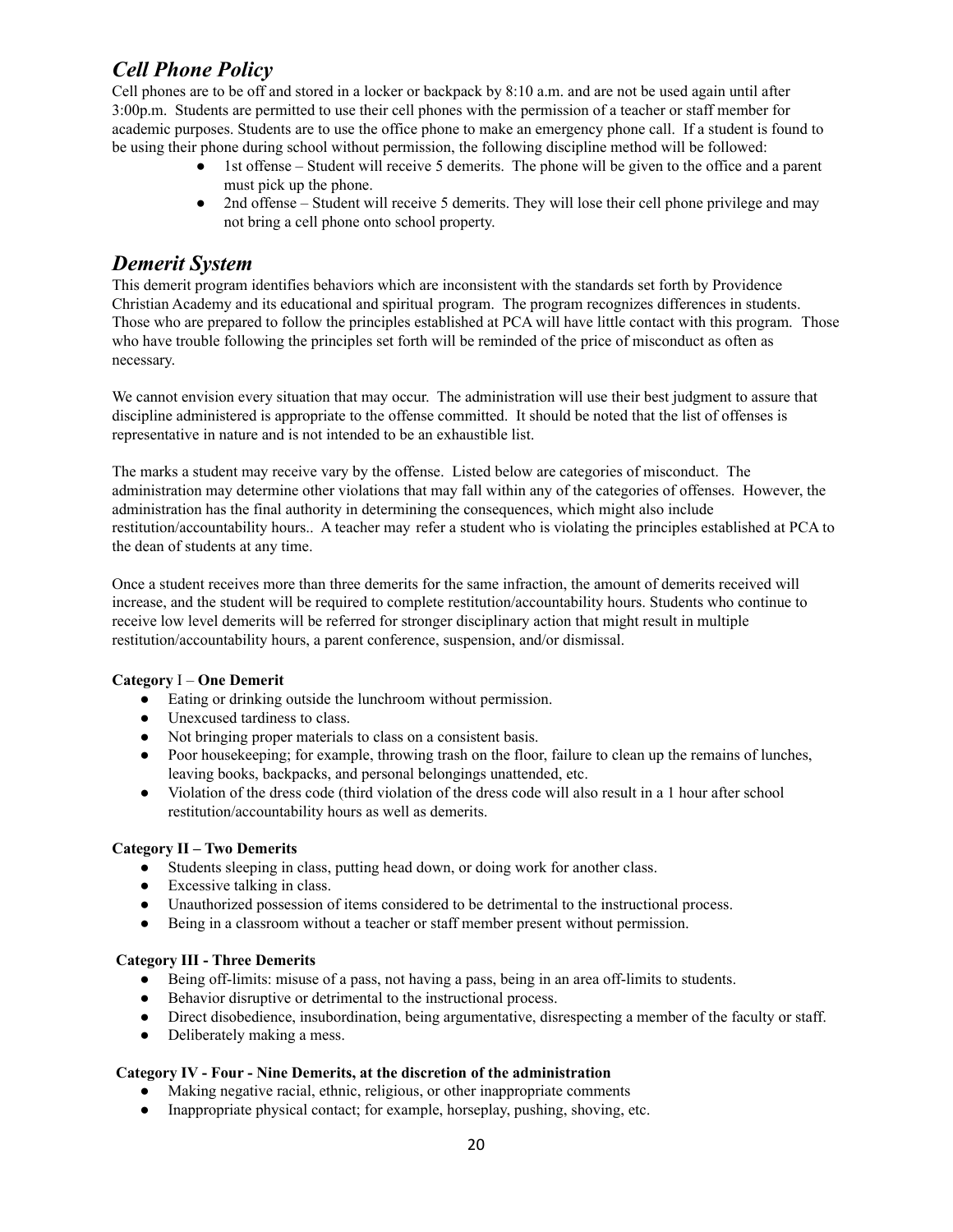- Abusing school property; restitution must repairing the damage or replacing the broken item
- Public displays of affection, including but not limited to hand holding, kissing, and close-body hugging
- Throwing food
- Phone violations, including the use of earbuds, air pods, etc.
- Disrespecting another person's property; restitution is repairing the damage or replacing the broken item

#### **Category V - Ten Demerits or more, at the discretion of the administration**

- Direct disobedience, insubordination, argumentative, or disrespectful behavior to a member of the faculty or staff.
- Making negative racial, ethnic, religious or other inappropriate comments.
- Inappropriate physical contact; for example, horseplay, pushing, shoving, etc.
- Abusing desks or other school property (and pay for replacement or repair).
- Public display of affection, which includes but is not limited to, hand holding, kissing, and passionate hugging.
- Inappropriate language.
- Making a deliberate mess.
- Throwing food.
- Not respecting another's property.
- Skipping all or part of a class

#### **Category VI – Ten Demerits or Above (Administration's Discretion)**

- Lying, forging notes and signatures, deception or misrepresentation regarding any school matter.
- Fighting and/or any behavior which inflicts personal or bodily harm to a fellow student.
- Defacing property (and pay for replacement or repair).
- Plagiarism (failure to identify or credit sources, even for paraphrased material).
- Cheating on tests, homework or other assignments. Communications between students during a test will be construed as cheating. In addition to the conduct marks assigned for cheating, those students will also receive a zero on the work in progress.
- Leaving school or class without permission
- Intimidation or harassment, verbal, physical, sexual, etc. of another student. Students have a responsibility to report such instances of intimidation or harassment to their teacher, counselor or administrator.
- Inappropriate material on personal websites/cell phones or school administered electronic device.

#### **Category VII – Subject to Immediate Expulsion**

- Possession or use of prohibited items or substances while on campus or at school-sponsored events. Prohibited items include, but are not limited to fireworks, any type of explosive, or any item that may be construed as a weapon. Prohibited substances include, but are not limited to, tobacco products, alcohol, all illicit drugs, and pornographic materials (visual, written or auditory).
- Being under the influence of prohibited substances on campus or at school-sponsored events.
- On or Off-campus behavior which is illicit, immoral, illegal and/or which reflects adversely to Providence Christian Academy or the Biblical principles for which it stands.
- Pulling fire alarms or tampering with security systems.
- Theft of others' property.
- Inappropriate material on personal websites/cell phones or school administered electronic device.

Demerits will be entered into RenWeb as earned, and parents will be emailed. The retention of students with excessive demerits will be evaluated by the administration. However, it is the parents' responsibility to make themselves aware of how many demerits their child has accumulated.

Listed below are actions which may be taken when a student has accumulated the number of demerits listed. Other actions may be deemed necessary and appropriate by the administration.

- TEN DEMERITS. Depending upon the circumstances, this may result in a parental conference with the administration.
- FIFTEEN DEMERITS. This will result in mandatory restitution/accountability hours.
- TWENTY DEMERITS. This will result in a one-day suspension. The student will receive zeros in all classes for the day, and a parent/administration conference must be held before the student re-enters school.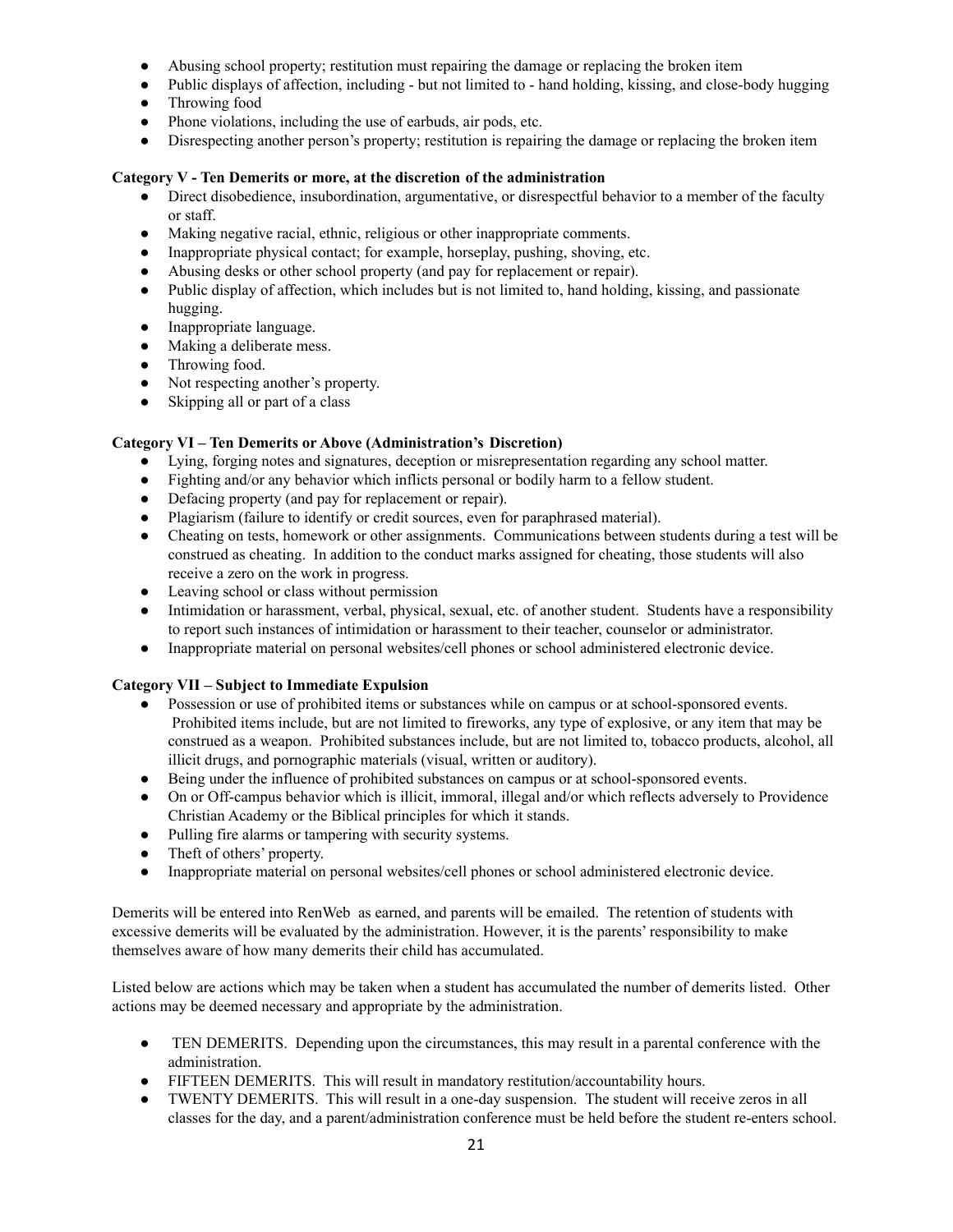- TWENTY-FIVE DEMERITS. This will result in a two-day suspension. The student will receive zeros in all classes for both days, and a parent/administration conference must be held before the student re-enters school.
- THIRTY DEMERITS. Expulsion.

The administration may deduct up to 5 demerits for students who wish to "work" off their demerits. The administration has the final authority for approving the deduction of demerits. This option must be arranged **after** the students has received 10 demerits and must be completed **prior** to receiving 15 demerits. Students will have this option **only one time.**

**Appeal Process:** Parents may appeal to the board of directors in writing. The decision of the board will be final.

### *Merit System*

Students who are "caught doing good" have the opportunity to earn merits. Students who "do good" and then ask to be acknowledged for it will not receive merits. Merits are entered into RenWeb, and parents will receive an email. Please note that a merit email looks similar to a demerit email. Please read the email carefully to understand what your child is being recognized for.

## *Restitution/Accountability Hours*

Discipline will be administered in light of the individual student's problem and attitude. All school discipline will be based on the biblical principles of confession, restitution, apologies (public and private), and restoration of fellowship. Our focus in discipline is to deal with the attitudes of the heart as we address outward behavior. Love and forgiveness will be an integral part of the discipline of the student.

Restitution is defined as "recompense for injury or loss." Being held accountable is to be held responsible for one's actions. We believe that accountability and restitution are more in line with Biblical discipline than is detention. For that reason, students will not sit idly in detention; when restitution and accountability are warranted, students will perform acts of service for the school. These services will be determined by administration, but they will most often be of a janitorial nature.

# *Dress Code*

Because Providence Christian Academy is a distinctively Christian school, it is imperative that Biblical principles be applied to the guidelines established regarding dress for our students.

- The first priority regarding dress for the student should involve **modesty**.
- The second priority should entail **moderation**.
- And finally, the student should seek to be **Godly not only in appearance, but also in attitude and action.**

All extremes in fashion, jewelry, make-up, and hair are to be avoided. PCA has developed a Dress Code that we believe meets the principles established by Scripture and also provides for comfort and style in the world in which we live.PCA expects that each student be appropriately dressed and groomed for school each day. **The dress code is in effect from 6:30 a.m. until 4 p.m. daily.** Students will not be permitted to change out of uniform until after 4 p.m. While attending evening school activities, students should be dressed modestly and appropriately. Remember, your appearance during school activities still represents PCA and modest attire is expected. Dress and appearance must not cause a distraction, present a health or safety problem, or reflect negatively upon the cause of Christ. Clothing that may be worn elsewhere may not be considered appropriate dress for school. Students are responsible and accountable for the selection and wearing of appropriate dress and grooming. **The administration will be the** final authority to determine acceptable dress and disciplinary action for a dress infraction. After 3 dress code **infractions, a parent meeting with administration may be requested**.

• Parents are cautioned that students are expected to wear clothing that is appropriate in size and fit, being neither too loose or form-fitting.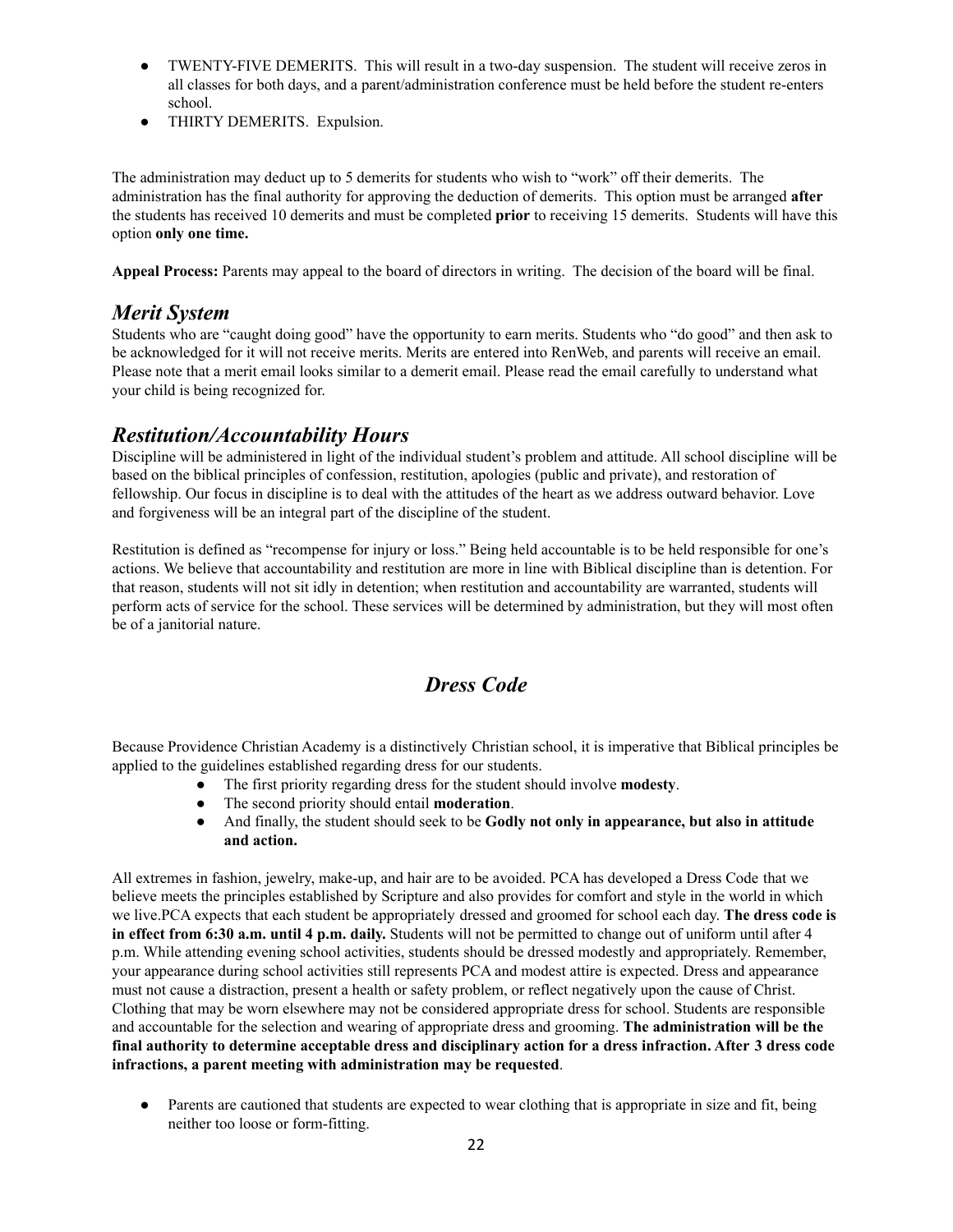- Appropriate undergarments must be worn at all times and should not be seen.
- Hair must always be neat and clean.
- Extreme hairstyles and colors are not acceptable.
- Tattoos should be covered at all times.
- Body piercings (with the exception of earrings on females) must not be seen. Ear gauges and bars are not permitted.
- Head coverings of any kind are not permitted to be worn at school.
- Slippers of any kind are not permitted to be worn at school.

#### **● Dress Code**

- **Shirts**: All students must wear black collared polo shirts or PCA spirit wear or team gear. No writing or large logos are permitted on the polo shirts. Long-sleeved or undershirts in the solid colors of black or white may be worn underneath the polo on colder days. Black zip-up, button-up, or V-neck sweatshirts and sweaters are permitted to be worn in class. All sweaters and sweatshirts must be worn with a black polo shirt or PCA spirit wear or team gear underneath.
- **Pants**: Uniform style slacks or shorts in the solid colors of black or khaki must be worn. Girls may wear uniform style skirts, skorts, jumpers, or capris of modest length and in the colors of black or khaki. Skirts and jumpers are required to have solid black or white shorts or leggings underneath. Pants should be hemmed at the bottom and free of holes or frayed patches. Pants must fit properly, being neither too loose nor form-fitting (i.e. she should be able to pull approximately an inch or more of fabric from the hip area). Skinny pants, jeans, jeggings, and yoga style pants are not permitted. Polo dresses are also not permitted.
- **Shoes:** Wheeled and backless shoes are not permitted for safety reasons
- **Spirit Fridays (optional):** Students may wear blue jeans or shorts with PCA spirit wear shirts. Students may NOT wear jeans or non-dress code shorts without **also** wearing a spirit wear shirt.. Girls may also wear blue jean skirts of modest length. *Skinny jeans are not permitted.*
- **Physical Education:** Only PCA Physical Education uniforms or a gray T-shirt and black gym shorts are to be worn for Phys. Ed. Students who are out of PE dress code will not be allowed to participate in PE. They will be given a demerit and a written assignment each time they are out of dress code.
- Game Days: PCA athletes are permitted to wear a team jersey/shirt only. School dress code bottoms and shoes are required.

Note: Elementary students will be given a notice with each dress code infraction. After 3 dress code infractions, a parent meeting with administration may be requested. Upper school students will be given demerits for each dress code infraction at the discretion of our faculty and staff. After 3 dress code infractions, a parent meeting with administration may be requested. Parents need to keep in mind that if there is a modesty issue with an upper school student, they will be removed from the classroom until the parent comes with appropriate attire or issue *has been remedied.*

# *Finances and Records*

*Fees*

- **Application Fee:** A one-time fee for each new student application submitted. This fee is nonrefundable.
- **Book Fee:** A book fee will be billed in July for K2 8th grades. A book store will be set-up prior to the start of the school year for the distribution of books for high school students. All books must be paid for in full prior to the first day of school.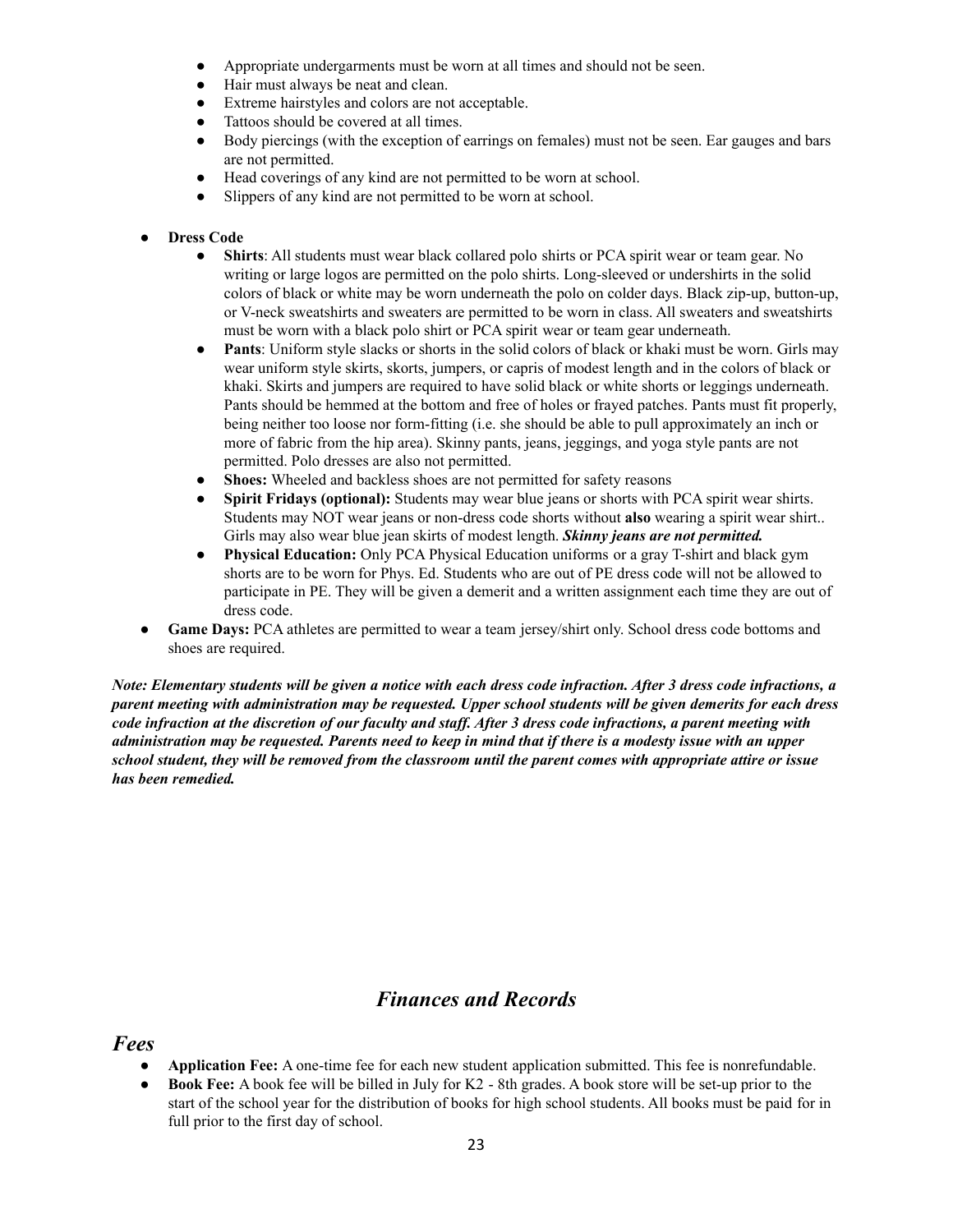- **Enrollment Fee:** An enrollment fee is paid when a student's application is submitted to place the child one the school roll. This fee is nonrefundable, except when the school cannot accept the student.
	- **Miscellaneous Fees:** Below is a non-inclusive list involving miscellaneous fees.
		- Graduation fees apply for K-5 students (\$40),  $8^{\circ}$  grade students (\$75), and the Senior class (\$125).
		- Students are required to have a physical education uniform for all PE and sports practices ( $6 12$ <sup>th</sup>) grades).
		- A development fee of \$325 is due May  $1 \cdot \text{ of each school year.}$  (This fee can be cancelled by participating in 15 hours of school service).
		- Additional fees may be incurred for field trips or other items.
- **Tuition**: The only source of operating income for PCA is tuition and fees; therefore, tuition and fees must be paid on time. Tuition will be paid by one of the following options:
	- Full Annual Payment: If paid before June 15, 2018 receive a 3% discount: paid online (FACTS), cash / check
	- Two Half-Year Payments: July 1 and January 1
	- Typical monthly payment plan is 10 months July to April
	- Twelve monthly payments are an option by automatic deduction and paid through FACTS tuition
	- Note: Tuition Assistance there is financing through FACTS tuition assistance.
	- Regardless of withdrawal or expulsion, it is our policy not to prorate tuition or charges.
- **Unpaid Tuition/Fees:** While the following policies will be strictly adhered to regarding unpaid bills, final decisions rest on the PCA board of directors.
	- Any student who has a 30-day past due bill may not be permitted to attend class until the bill is made current.
	- Middle and High school students may not be allowed to take midterms and final exams until all tuition/fees are up to date.
	- Students may not be allowed to march in graduation ceremonies until all tuition/fees are paid in full.
	- Grades or transcripts will NOT be released until all tuition/fees are paid in full.
	- No tuition will be reduced for any absence due to illness, death in the family, or any other reason.
- Returned Check Policy: A fee of \$25 will be charged for each returned check. If a check is returned by your bank for any reason, that check must be replaced by cash, money order or certified check.

# *Refund Policy*

Please allow up to 30 days for all refund checks to be processed.

# *Student Records*

The school maintains a permanent record and file on all Providence Christian Academy students.

- Transcripts One transcript of a student's grades will be provided free upon request to the student's parent or legal guardian or to the student if he/she has attained the age of eighteen.
- A nominal fee will be charged for additional transcripts.
- Providence Christian Academy will release a student's grades, standardized test scores, and medical information upon the written request of another school system when such request contains the signature of the school official and one parent or legal guardian. Other than the transcript described above, no school records will be released to a parent, legal guardian, or any agency other than another school system.
- If your account is not paid in full, records (report cards, transcripts, etc.) will be held and no records will be released until that account is settled.

The Family Educational Rights and Privacy Act (FERPA): FERPA is a Federal law that is administered by the Family Policy Compliance Office in the US Department of Education. 20 U.S.C., 1232g; 34 CFR Part 99. FERPA applies to educational agencies and institutions that receive funding under any program administered by the Department of Education. FERPA gives custodial and noncustodial parents alike certain rights with respect to their children's education records, unless a school is provided with evidence that there is a court order or State law that specifically provides to the contrary. Otherwise, both custodial and noncustodial parents have the right to access their children's education records, the right to seek to have the records amended, the right to consent to disclosure of personally identifiable information from the records (except in certain circumstances specified in the FERPA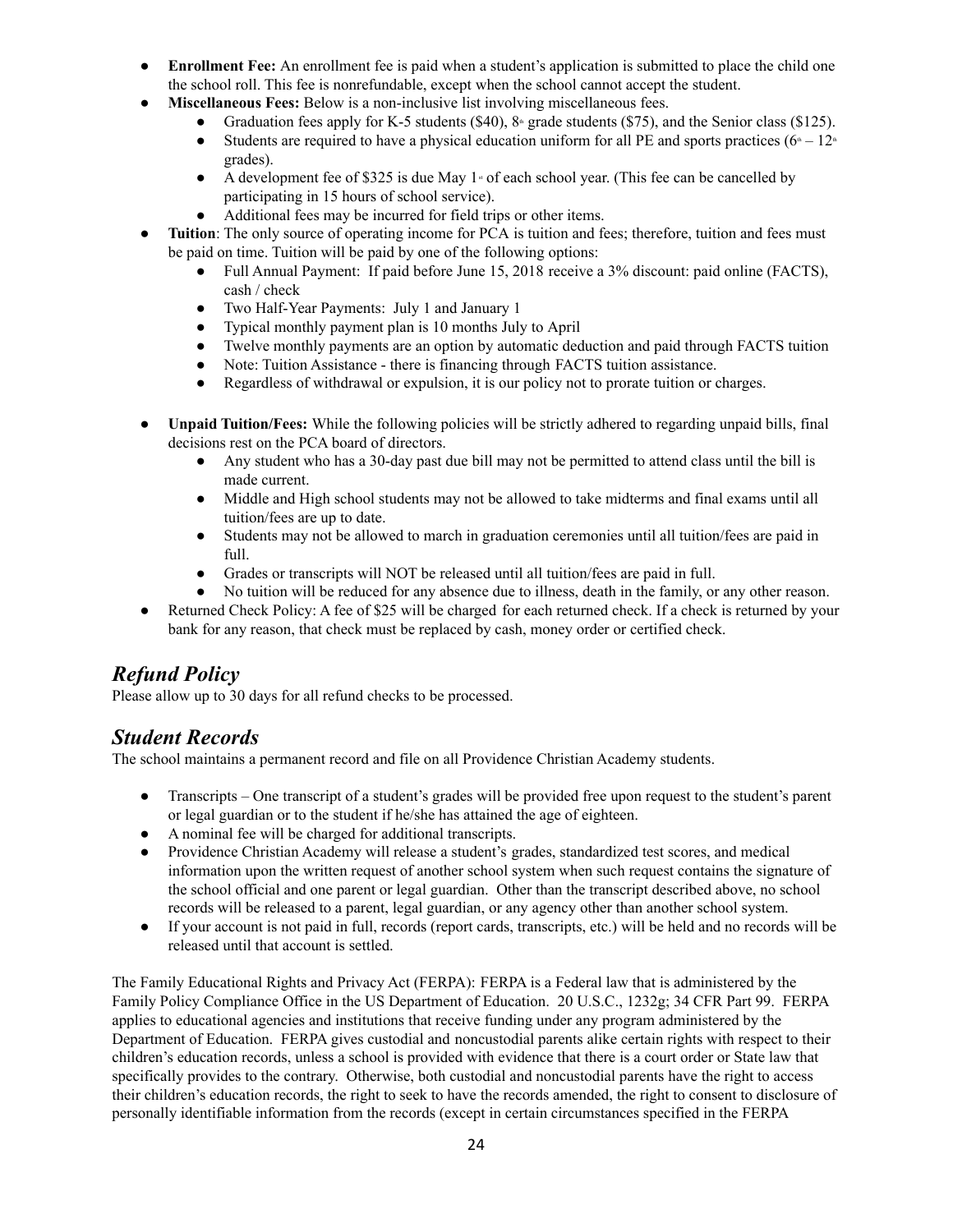regulations) and the right to file a complaint with the Department of Education. When a student reaches 18yrs of age or attends a postsecondary institution, he or she become an "eligible student," and all rights under FERPA transfer from the parent to the student. The term "educational records" is defined as those records that contain information directly related to a student and which are maintained by an educational agency or institution or by a party acting for the agency or institution. FERPA generally prohibits the improper disclosure of personally identifiable information derived from education records. Thus, information that an official obtained through personal knowledge or observation, or has heard orally from others, is not protected under FERPA. This remains applicable even if education records exist which contain that information,

unless the official had an official role in making a determination that generated a protected education record.

## *General Administrative Information and Policies*

Students' likeness may be used on behalf of Providence Christian Academy (i.e. social media, yearbook, website, etc).

### *Emergency School Closing and Severe Weather*

Providence Christian Academy will close school based upon weather and road conditions. Parents may check the website, in case of bad weather conditions or emergencies. If you do not have Internet access you may call the school where a voicemail recording will announce the closing/delay or early dismissal. A text message will be sent to all registered cell phones via our text alert system.

### *Drills*

Providence Christian Academy regularly holds fire and inclement weather drills involving the students. In the event of severe weather conditions during school hours, students are taken to designated safety areas. Because every staff member is actively engaged in seeing to the safety of the children, we ask that you not call the office during such conditions.

### *Lockdowns*

In the event of a threat in the school or community or of a medical emergency happening in the building, we will lock the school down for the good of all concerned. Our exterior doors will remain locked, and no one will enter or exit the building. Classroom doors and blinds will be closed. Students will remain in their classrooms until the lockdown is lifted. When administration is certain that the situation is contained or resolved, and there is no immediate threat, the lockdown will be lifted; we will return to our normal schedule. As soon as possible, we will communicate with parents through our text messaging system and RenWeb/FACTS. As our first priority is to ensure the safety of our students, please understand that it is likely that this communication will not happen until after the situation has been resolved.

### *Lost and Found*

**We urge students to label all clothing and belongings.** Books, clothes, athletic equipment, and other items found unsecured during non-school hours will be placed in the lost and found. The lost and found will be kept for each quarter; any unclaimed items will be sent to a charity organization. **Providence Christian Academy is not responsible for lost items.**

### *Of ice Hours*

During the school year, office hours are from 8:00 a.m. until 3:30 p.m., Monday through Friday. During the summer, office hours are from 9:00 a.m. until 3:00 p.m., Monday – Thursday.

### *Organizations*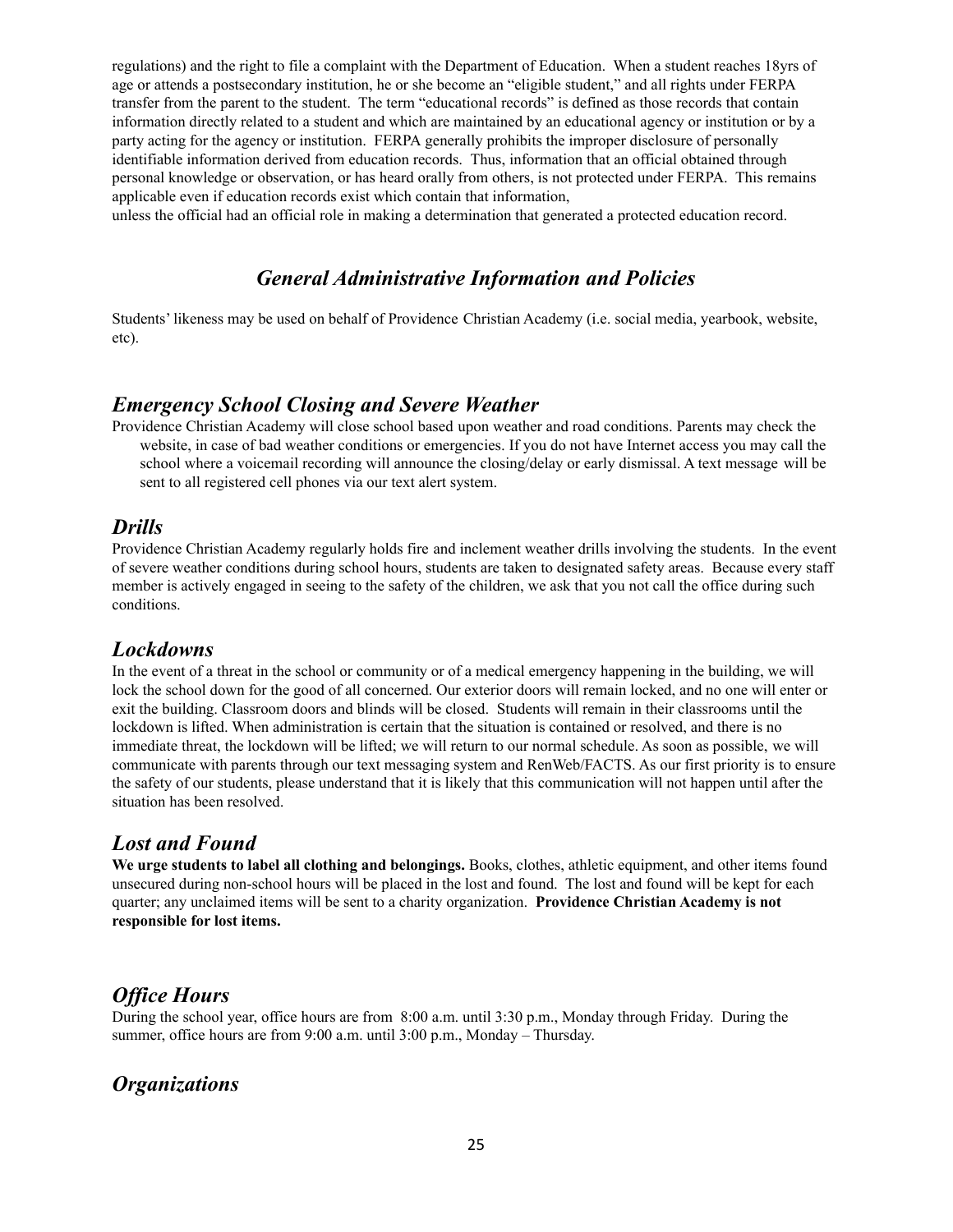*Faculty and Staff:* The foremost requirements for membership on the faculty or staff of our school are an unselfish dedication to Christian education, a sincere love for children, and a complete devotion to the Lord Jesus Christ. All members of our upper school teaching staff have, at minimum, a bachelor's degree from a recognized college or university. Most members of our lower school staff have, at minimum, a bachelor's degree from a recognized college or university.

*Parent Teacher Fellowship:* The school has an active PTF which is open to all staff and parents.

## *Parent/Teacher Conferences*

Generally, routine questions are best handled through notes, email, or telephone calls. To reach a teacher by telephone, call the school office to leave a message. While face to face contact is at the heart of good communication, parents may not "drop in" a classroom without an appointment. Teachers or parents may initiate conference requests and make mutually agreeable appointments. If the issue to be discussed is behavioral, the elementary division supervisor (if applicable), dean of students and/or the principal will also attend the meeting. If the issue to be discussed is academic, the academic advisor and/or the principal will also attend the meeting.

# *RenWeb/FACTS*

When they register, parents automatically establish an individual account for their child on RenWeb/FACTS, PCA's internet-based communication system. RenWeb can be accessed via computer or app by students and parents, using an individual access code. Attendance, homework assignments, grades, behavior notices and other information can also be found on RenWeb.

Parents should log into their RenWeb/FACTS account to make any necessary changes as needed to keep school records accurate. In addition to facilitating communication, this is important in case of an emergency.

## *Right to Search*

The school administration reserves the right to search any area, property, person, school device, school email, locker, or car at any time.

### *School Dances*

School dances are primarily for PCA students. Any student who wishes to bring a guest must submit a completed guest form prior to the date of the dance. Students are not allowed to leave and return to the dance, regardless of whether or not it is held on campus.Additional requirements might apply.

### *Staf Room*

The staff room is reserved for use by the faculty and other staff. Students should not enter the staff room without being invited to do so by a staff member.

### *Visitors*

All visitors must check in through the school office to sign in and to receive a visitor's pass. Smoking and vaping are not permitted on school property.

*Alumni***:** Once a Griffin, always a Griffin. Alumni are encouraged to pop in for brief visits or stay for a longer visit after making an appointment with a teacher or staff member.

*Parents*: Providence Christian Academy is your school and is open to you. We want to be of service to you, and we welcome your visit. If you would like to make an appointment with a teacher, please email that teacher directly and then adhere to the guidelines which follow. If you would like to make an appointment with a member of the staff, please call the school office and then adhere to the guidelines which follow. All parents are considered visitors and must report to the office for a visitor's pass. The school is not an informal place. Please cooperate with us in setting a good example for our students. Please dress appropriately when visiting campus.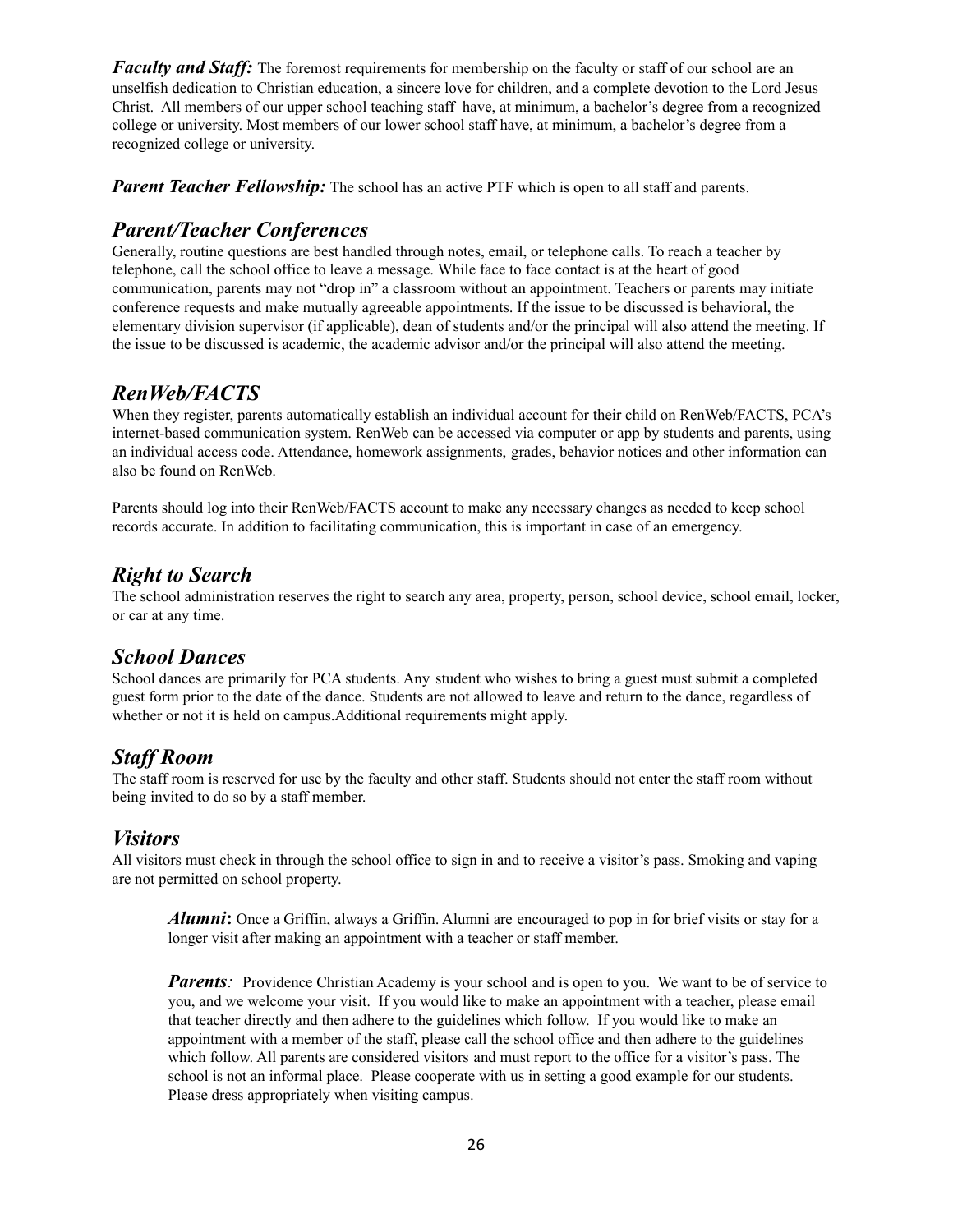**Students from other schools**: Providence Christian Academy is a CLOSED CAMPUS. This means no visiting students are allowed in or around the school during normal school hours of 7:30 a.m. to 6:00 p.m., without the express permission from the administration.

# *Withdrawal from School*

Withdrawal from Providence Christian Academy must be made by contacting the school office. A withdrawal form must be completed and returned to the school office. At least one parent must schedule one exit meeting to speak with the principal, dean of students, academic head of the relevant department, and the finance officer. If a student withdraws from PCA after two weeks from the start date of school 25% of the full year tuition amount will be due. If a student withdraws from PCA after four weeks from the start date of school 50% of the full year tuition amount will be due. Beyond that, if a student attends school one day of any month, the entire month's tuition is due. No records will be released until the above-mentioned form is completed and all tuition, supplies, and textbooks belonging to the school are returned.

# *Honor Code*

Providence Christian Academy adopts the position that honor is a personal matter between you and the Lord, and that each individual must accept responsibility for his or her own conduct. We try to instill into each student a desire for honesty in all relationships. This prohibits lying, cheating, stealing, and all behaviors considered harassment. It ensures an individual's moral and spiritual growth as long as he or she respects and upholds these ideals. Providence Christian Academy feels that honor comes with maturity and that older students should not only feel responsibility for their own conduct but should establish an atmosphere of honesty and Godliness for younger students.

While no student can be another's conscience, he or she can influence and go on record as pursuing honesty and Godliness in all relationships. In accordance with the beliefs above, Providence Christian Academy sets forth the following code of honor:

- Giving or receiving help on examinations is a breach of the Honor Code.
- Copying homework from another student's paper is a breach of the Honor Code.
- Giving another student your work to copy is a breach of the Honor Code.
- Misrepresentation of facts is a breach of the Honor Code.
- Taking another's property is a breach of the Honor Code.
- Missing a class to improve a test grade is a breach of the Honor Code.
- Inappropriate material on personal websites and social networking sites is a breach of the Honor Code.

# *Cheating*

Cheating is defined as fraud, deceit, or dishonesty in an academic assignment; using, attempting to use, or assisting others in using materials other than one's own; or sharing one's work on any academic assignment. This includes but is not limited to - the following examples:

- Copying or attempting to copy from others during an exam or on an assignment.
- Communicating answers with another person.
- Preprogramming a device to contain answers or other unauthorized information.
- Using unauthorized materials, including electronic or digital content/assistance, prepared answers, written notes, or concealed information.
- Allowing others to complete all or a portion of an assignment for you, including the use of a commercial term paper service.
- Submission of the same assignment for more than one course without prior approval of all of the instructors involved.
- Collaborating on an exam or assignment with any other person without prior approval from the instructor.
- Sharing your work with another student without instructor approval.

# *Plagiarism*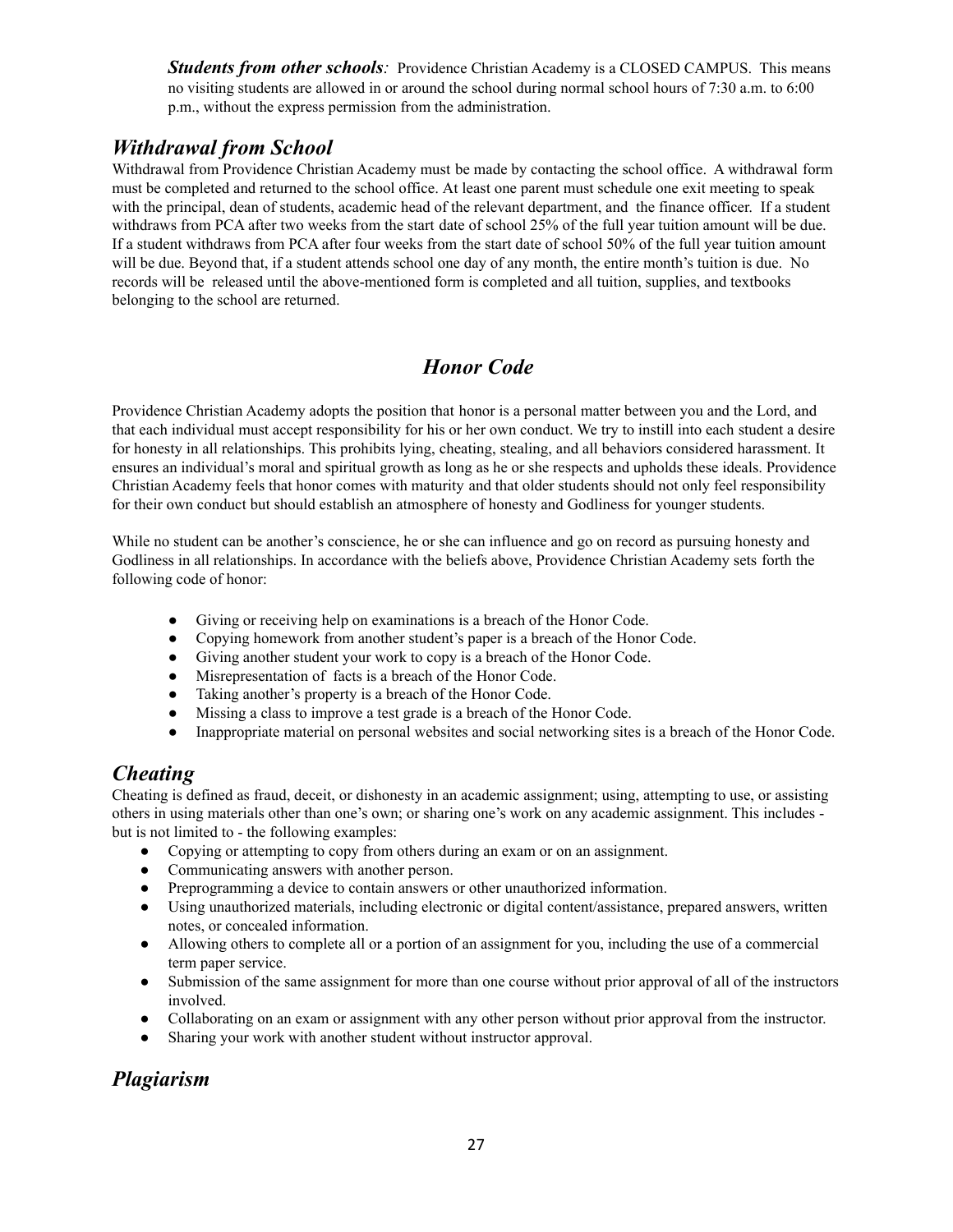Plagiarism is defined as the use of intellectual material produced by another person without acknowledging its source. This includes changing some words and using portions of a text. Any source used to develop an answer or a work must receive proper attribution to avoid plagiarism.

The minimum disciplinary action for any academic dishonesty will be a zero on the assignment and a Category VI demerit. The assignment may not be redone. More severe discipline may be given for repeated offenses. A student with repeated violations may face suspension.

### *Medical Policies*

Providence Christian Academy has full time med-techs and an on-call registered nurse to handle routine emergency care for injuries and illnesses and to administer medications required by a physician. All students are required to have an emergency medical care information form on file by the first day of school each year and to have a physical exam report on record. All immunizations must be up to date for admission to school. We offer speech testing and therapy through Cecil County Public Schools at the parents' expense. All sports physicals must be submitted on the official state form.

A student must have a pass from a teacher to visit the office, unless it is an emergency. If a student develops a pattern of visiting the office for illness, the parents will be notified and might be asked to have the student examined by a doctor. Students who are injured or ill might be deemed unfit for participation in extracurricular after school activities.

### *Communicable Diseases*

Providence Christian Academy desires to maintain a healthful school environment by instituting controls designed to prevent the spread of communicable diseases. The term "communicable disease" shall mean an illness which arises as a result of a specific infectious agent which may be transmitted either directly or indirectly by a susceptible host or infected person or animal to other persons. A teacher or administrative staff member who reasonably suspects that a student or employee has a communicable disease shall immediately notify the school office. Any student or employee with a communicable disease for which immunization is required by law or is available, shall be temporarily excluded from school while ill and during recognized periods of communicability. Students and employees with communicable diseases for which immunization is not available shall be excluded from school while ill. If the nature of the disease and circumstances warrant, Providence Christian Academy may require an independent physician's examination of the student or employee to verify the diagnosis of communicable disease. Providence Christian Academy reserves the right to make all final decisions necessary to enforce its communicable disease policy and to take all necessary action to control the spread of communicable diseases within the school. A full listing of these diseases can be found at http://www.dhmh.state.md.us/.

### *Covid*

Students/staff who develop a fever of 100.0 at school will leave school as soon as possible. He/she must be fever-free without any fever-reducing medicines for a minimum of 24 hours.

If a student/staff becomes sick at school, that student will be isolated from healthy students and staff. The school will call the parent/guardian for immediate pick up. The area where the sick student was will be immediately cleaned and sanitized.

Students/staff who have a fever **and** additional COVID-19 symptoms of any variation must stay home until cleared by a doctor to return to school, or until the individual is fever and symptom free for a period of no less than 10 days without testing or after seven days 7 after receiving a negative test result (test must occur on day 5 or later). Students will be immediately transferred to remote learning for that period of time.

#### If your child is showing signs of illness, please do not send him/her to school until cleared by a medical doctor **that he/she is not infectious, or you see no symptoms for a minimum of 24 hours.**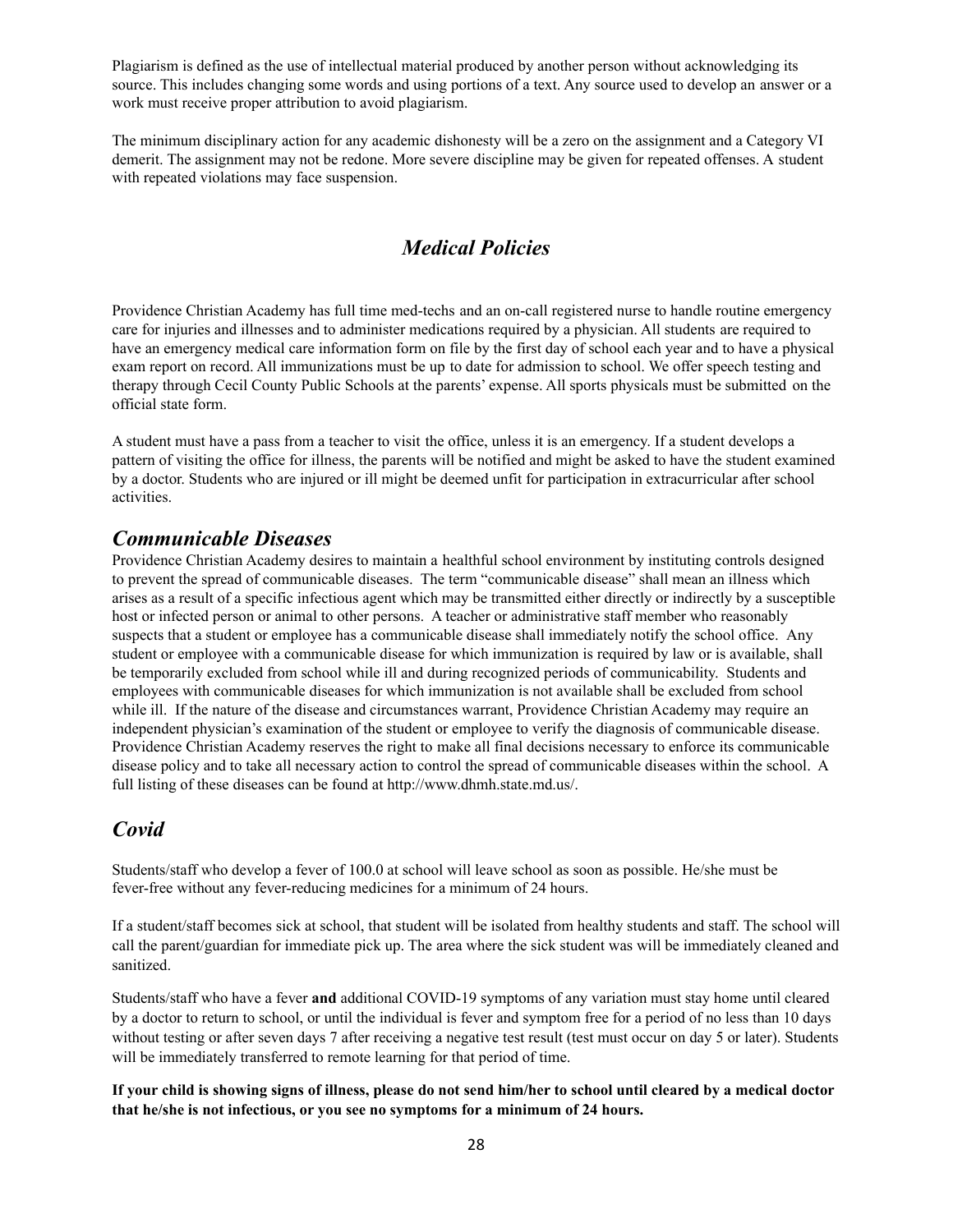If your child or anyone in your household has been diagnosed with or directly exposed to COVID-19, they should stay home from school for a 14-day period or until he/she receives a negative COVID-19 test (test must occur on day 5 or later)**. The school must be notified immediately.**

If we have a confirmed case of COVID-19 in our school, parents will be contacted immediately and the building/classroom(s) will be thoroughly cleaned and disinfected, according to CDC guidelines. Groups of students will be sent home for online learning/quarantine as applicable.

If an employee has been directly exposed to COVID-19 or is sick, he/she will not return to school until cleared by a doctor to do so or until he/she receives a negative COVID-19 test. Teachers who are asymptomatic will teach virtually.

### *Emergency Medical Procedures*

In case of injury on school grounds, the following procedures will be followed:

- First aid treatment will be administered to stop bleeding, restore breathing, and/or prevent shock and/or infection.
- An attempt will be made to notify parents immediately.
- In case of serious injury, 911 will be called. More detailed procedures can be found on the emergency medical card that was filled out upon registration.
- A representative of the school faculty will stay with the child until the parent assumes responsibility.
- Internal medication will be given only by or on the order of a physician by a designated school official.

If a student needs special medical attention for any known condition, parents must advise the school office in writing at the beginning of the year.

### *General Illness*

Please call the office when your child will be absent due to illness. **Children should not be sent to school when ill** and/or when they have a fever, rash of unknown origin, vomiting, diarrhea, or if strep throat or covid are **suspected.** If a child's temperature is even slightly elevated in the morning (99 degrees), it could turn into a higher fever by the afternoon, so he/she should not come to school. Children with suspected strep throat should remain at home until a negative throat culture is obtained or until he/she has been on an antibiotic and fever-free for at least 24 hours. Children with red, itchy, and draining eyes should also be kept home.

If a child is found to have an infectious cold or shows any symptoms of illness, the parent will be notified by telephone and will be asked to make immediate arrangements to pick up their child.

Children must be without fever, vomiting, and diarrhea for 24 hours before returning to school. A note must accompany any child upon his/her return to school from an illness. If your child is absent for more than two **days, the note must be from a doctor or similar medical professional.**

# *Head Lice*

PCA adopts a **NO NIT POLICY** as indicated by the National Pediculosis Association and Cecil County Public Schools. Students will be sent home for evidence of a live louse found on head, evidence of eggs (nits), or if a child has not been treated with an over the counter pediculicide. Students may return to school after receiving an over the counter pediculicide treatment, and all nits have been removed. The student must be brought to school by the parent/guardian and examined by the school nurse/med tech. If any lice/nits are found, the student will need to return home.. The student may return to class if they are found to be free of lice/nits. It is wise to keep long hair pinned up and off the neck during times where lice have been found in other classmates. Sharing of brushes, combs, and hair accessories is discouraged. At their discretion the PCA school nurse or med tech will check students in classrooms where lice has been diagnosed as per guidelines suggested by Cecil County Public Schools. Parents of students checked will be notified of their status.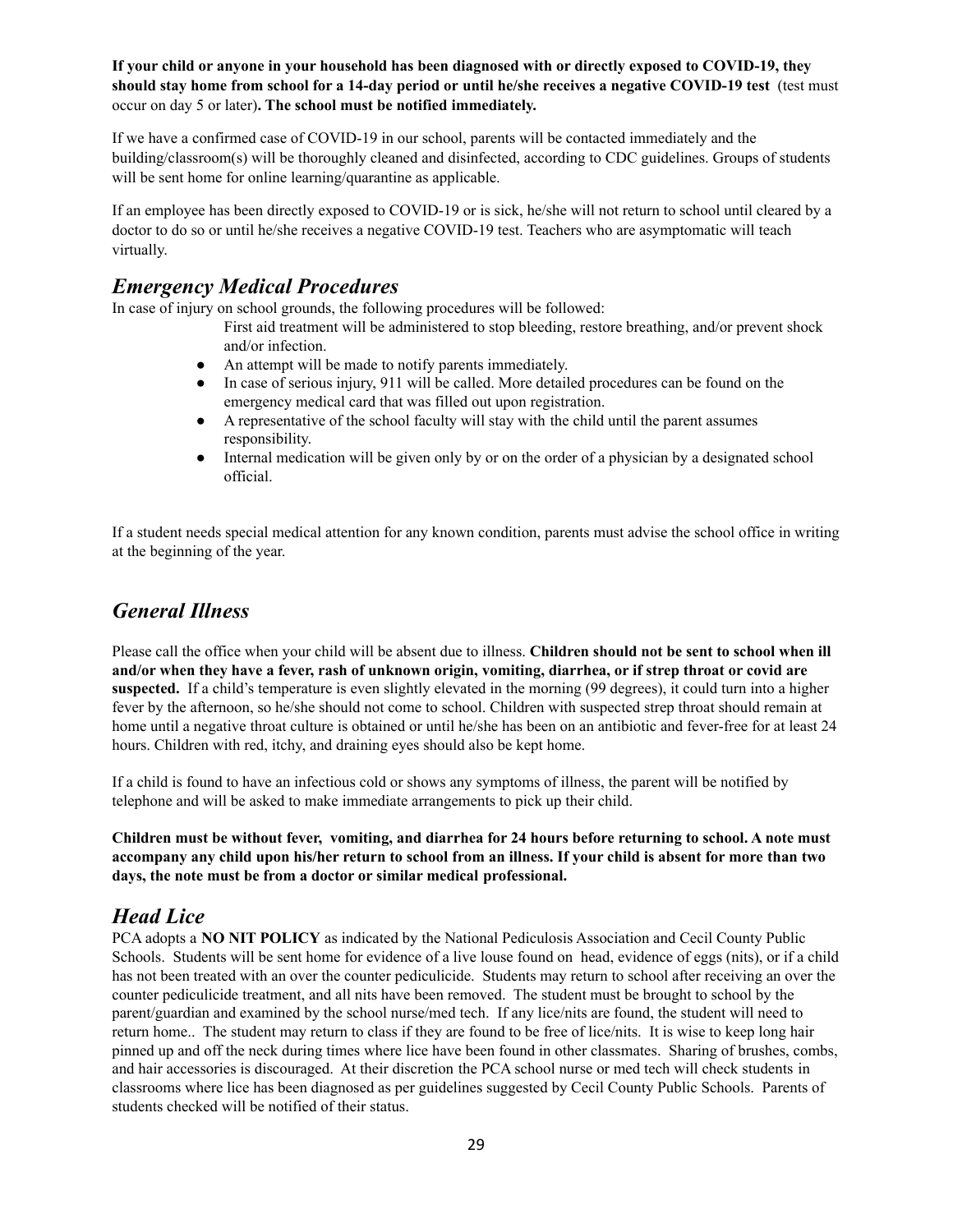## *Medication Policy*

.

Students are not allowed to have any medications - prescription or non-prescription - in their possession on campus. No medication, including acetaminophen or ibuprofen, is to be administered by teachers or other staff workers other than the school nurse or a med tech.

#### *Over-the-Counter Medications*

- Students in Grades K-12 must have on file a Providence Christian Academy Medication Administration Authorization Form which must be completed by a parent and the prescribing health care provider for each medication. Please make sure that all blanks are filled in and return the form to the office. No medication can be given without these completed forms on file in the medical office.
- Schedule an appointment in the school office to meet with our supervising RN to verify medication and forms.
- All over-the-counter medication MUST be provided by the parent state law does not allow schools to provide such medications to its students. Medications must be in the original container correctly labeled with the child's name. (Single dose packets are recommended)
- No students are authorized to self-carry or self-administer any over-the-counter medications. This is in accordance with Maryland state law.

#### *Prescription Medications*

The parents of any student who requires regular medication should complete a medication administration authorization form, signed by a parent and physician. Students should store the medication in the office, immediately upon arriving on campus. All medications must be administered by a med tech or the school nurse.

- A Providence Christian Academy Medication Administration Authorization Form must be completed by a parent and the physician or prescribing professional for each medication. Please make sure that all blanks are filled in and the form is returned to the office.
- Schedule an appointment in the school office to meet with our supervising RN to verify medication and forms.
- Bring the medication in an original and dated prescription bottle to your appointment. (You can ask the Pharmacist to give you an extra-labeled bottle for your prescription medication; just tell him/her that the school will also be administering this medication).
- Students may self-carry/self-administer their own prescribed emergency inhalers only if the prescriber has authorized it by signing the self carry/self-administration of medication authorization/approval portion of the form. No other medication is to be self-administered. Students must inform a faculty member before using the medication.
- Insulin may be self-administered in the office in the presence of the supervising RN and/or the med tech in accordance with the Diabetic Management Plan laid out for the individual student and with Parental/Physician (Prescriber) Permission. Insulin Dependent Students must have a Maryland State Management of Diabetes at School/Order Form completed by the Parent and Prescribing Health Care Provider.

# *Vaccine Requirements*

All vaccine dates require month/day/year of vaccine (ex. 09-01-00) Vaccine records must be provided within 20 days of admission to school. If records are not provided at that time, the student will be excluded from school until records can be produced. See below the number of vaccines required per grade level: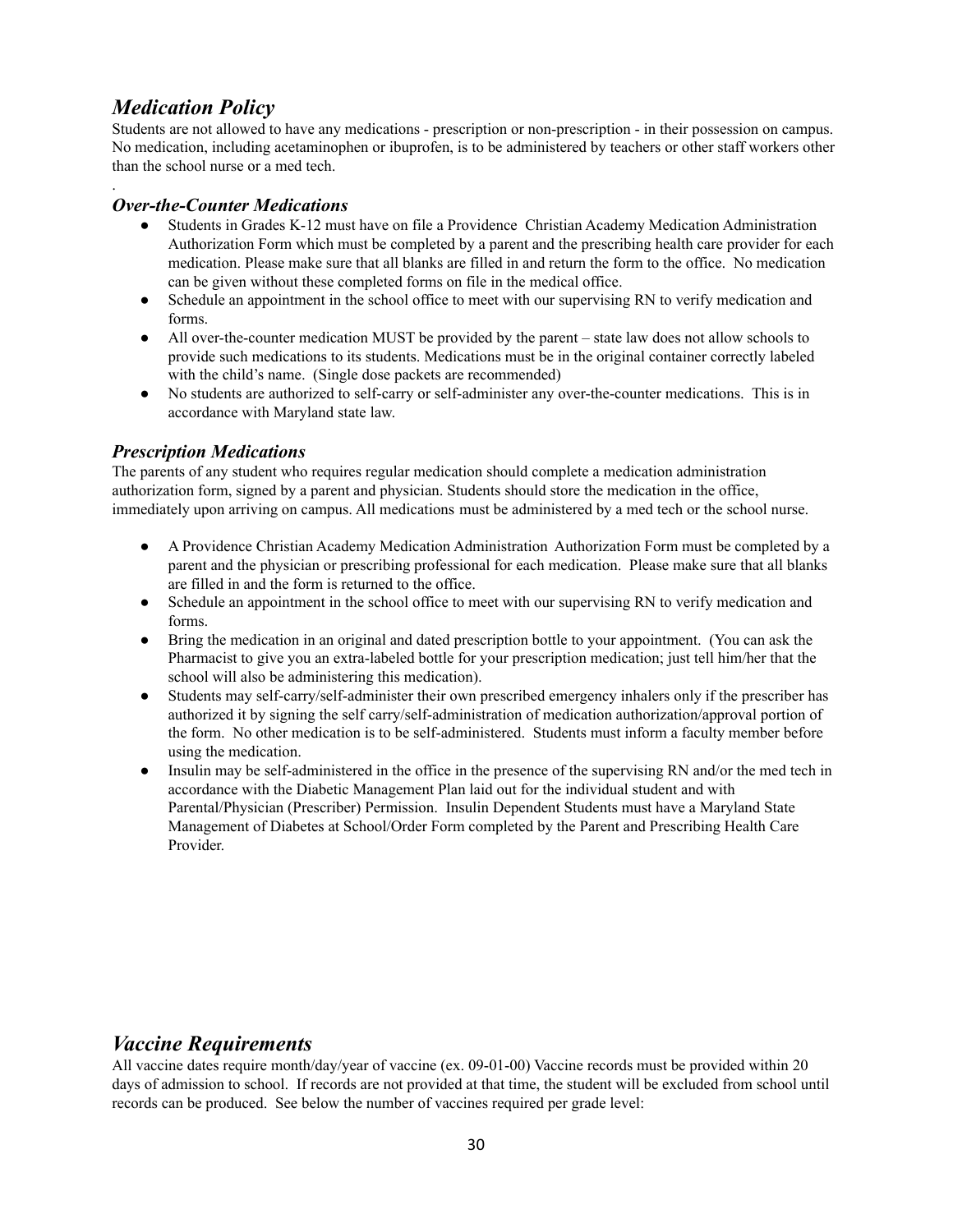| Grade level                      | DTAP/DTP/DT             | Polio          | Hib            | Measles<br>Mumps            | Varicella      | Hepaitis B  | Prevnar        |
|----------------------------------|-------------------------|----------------|----------------|-----------------------------|----------------|-------------|----------------|
|                                  |                         |                |                | Rubella                     |                |             |                |
| $2-3$ mths                       | 1                       | 1              | 1              | $\mathbf{0}$                | $\theta$       | 1           | 1              |
| $4-5$ mths                       | 2                       | $\overline{c}$ | $\overline{2}$ | $\mathbf{0}$                | $\mathbf{0}$   | 2           | 2              |
| $6-11$ mths                      | 3                       | 3              | $\overline{2}$ | $\mathbf{0}$                | $\mathbf{0}$   | 3           | $\overline{2}$ |
| $12-14$ mths                     | 3                       | 3              | At least 1     | 1                           | 1              | 3           | $\overline{2}$ |
| $15-23$ mths                     | $\overline{4}$          | 3              | At least 1     | 1                           | 1              | 3           | 1              |
| 24-59 mths                       | $\overline{4}$          | 3              | At least 1     | 1                           | 1              | 3           | 1              |
| 60-71 mths                       | 4                       | 3              | $\mathbf{0}$   | $\overline{2}$              | 1              | 3           | $\mathbf{0}$   |
|                                  |                         |                |                |                             |                |             |                |
| Grade level                      | DTAP/DTP/<br>Tdap/DT/Td | Tdap           | Polio          | Measles<br>Mumps<br>Rubella | Varicella      | Hepatitis B | Meningococcal  |
| 5<br>5 yrs                       | $\overline{4}$          |                | 3              | $\overline{2}$              | $\overline{2}$ | 3           | $\theta$       |
| $1$ st — $6$ <sup>th</sup>       | 4 or 3                  |                | 3              | $\overline{c}$              | $1$ or $2$     | 3           | $\theta$       |
| 7 <sup>th</sup>                  | 3                       | 1              | 3              | $\overline{c}$              | 1 or 2         | 3           | 1              |
| $8^{\text{th}} - 12^{\text{th}}$ | 3                       |                | 3              | $\overline{2}$              | 1 or 2         | 3           |                |

In lieu of Varicella vaccine, students may provide physician proof of disease (month & year), or proof of *immunity via blood test.*

### *Parental Involvement*

- I will cooperate fully with the policies and procedures laid out in the school handbook.
- I will maintain acceptable attendance standards, as well as daily punctuality for my young persons.
- I will fulfill my **15 service hour** requirements realizing that by doing so, it enhances functionality of the school and keeps tuition costs down.
- I will pay my financial obligations in a timely fashion to maintain the integrity of the school with our teachers, administrators, and vendors that rely on them.
- I will recommend PCA to other families when the opportunity arises.
- I will attend at least two parent functions throughout the school year.
- If I become disillusioned or upset with PCA in any respect, I will attempt to resolve the matter first with the teacher involved, then with the administration.
- I will provide a home environment conducive to learning.
- I will do all that I can do to advance PCA to make it the school we all can be proud of.
- I will pray a blessing over the school regularly.

### *Standardized Testing*

All students will take part in standardized testing at least every other year.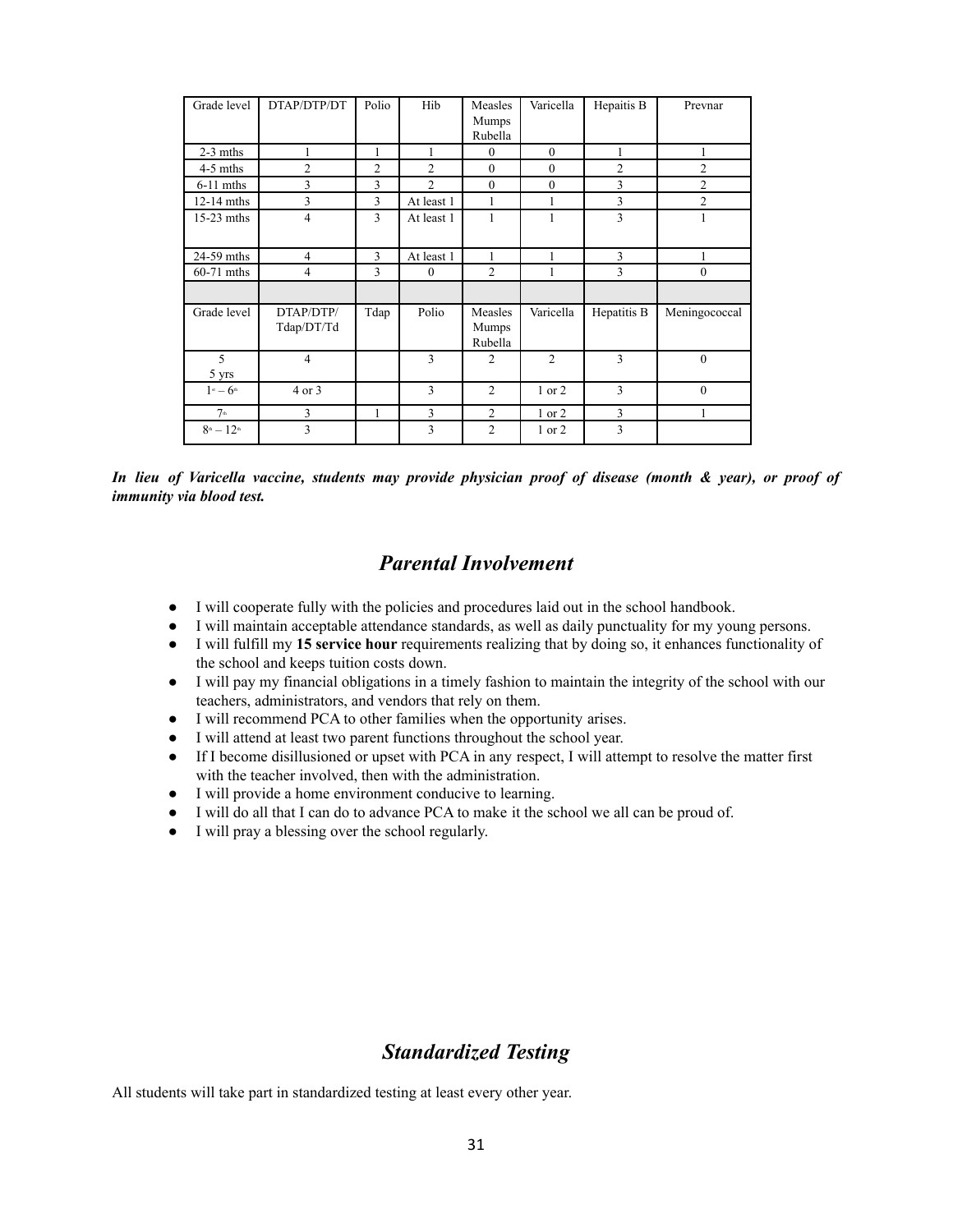Ninth - eleventh graders will take the PSAT in the fall; eleventh and twelfth graders will take the ACT. College bound students are encouraged to take the SAT and the ACT at least two times each. Juniors are encouraged to take the SAT on their own in the late spring; seniors who hope to improve their scores should take the SAT again in the fall. test during their spring semester. Seniors are encouraged to take it again during the fall semester. The academic advisor is available to assist students who have questions about college testing requirements.

# *Student Conduct*

## *Boasting of Evil*

Providence Christian Academy takes the words spoken by the students very seriously. We will not tolerate students boasting to other students or faculty of any activity or attitude that is inconsistent with Biblical teaching, whether true or not. If found true, the student will be dismissed from PCA and if found false, the student will be placed on disciplinary probation with the understanding that if any further 'boasting' takes place, the student will be dismissed from PCA.

# *Damaging Property*

When a student is responsible for damaged or defaced property, the student must pay the entire cost of replacing or repairing the damaged property. Student pranks which cause any property damage will subject the student to serious disciplinary action (suspension or possible expulsion).

# *Drug and Alcohol Policy*

When there is a suspicion of drug or alcohol use by a student, the administration will conduct a search of personal belongings to ascertain the facts. The administration may require students to submit to a drug test under the supervision of their parents when there is a suspicion of drug use. If any evidence of drug or alcohol use is found, the student will be suspended immediately and the parents and students will be required to meet with the administration. If testing is refused by the student or parent, this will result in immediate expulsion.

### *Harassment Policy*

- Definition: Inappropriate physical contact, verbal exchanges, or communication via social networking or other electronic media that engender fear, hostility, or disturb the peace in the social environment for a particular individual.
- Hurtful teasing, name calling, "ranking on," poking, and other demonstrations of lack of respect for fellow students will be considered verbally or physically aggravating and will not be tolerated.
- Complaints regarding a situation where you observe harassment of another taking place, or if you yourself are being harassed, should be reported to a teacher or the school staff immediately. When you report, you aren't tattling; you are protecting yourself or another person.
- Specific times, places, and names add credibility to your complaint. A description of what was said or done should be written down as a reference in dealing with the offender**.**
- Thresholds of consequences for offenders include the following:
	- A conference with an administrator and a phone call to parents upon the first report of an incident.
	- At the discretion of the administration, an appropriate number of conduct marks may be assigned for the first offense.
	- A second offense will automatically result in the assignment of the appropriate number of conduct marks and the student will be given a suspension.
	- A third report will place the offender on probation for the remainder of the year and at the discretion of the administration, may involve a second suspension or expulsion. An appropriate number of conduct marks will be assigned to the offender's record.

Threats, retaliation, or revenge against the person reporting an incident of harassment will result in suspension of all school privileges for the offender for the duration of the school year. They will be on social probation, making them ineligible to participate in any extracurricular activities unless they are accompanied by his/her parents. An appropriate number of conduct marks will also be assigned. Activities included in the restriction are as follows:

• Sports participation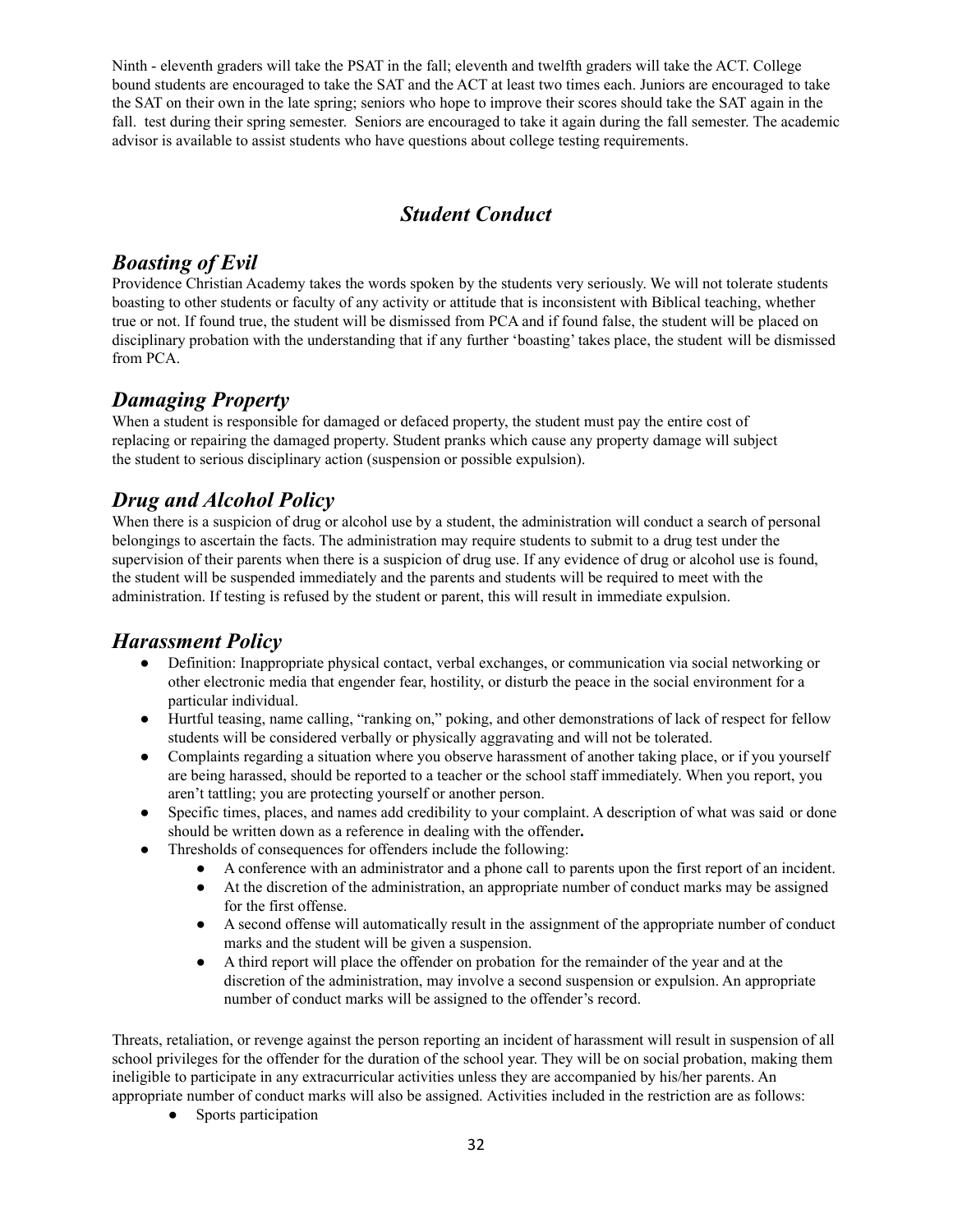- Admission to games
- Participation in Fine Arts
- School programs
- Class trips

Violation of restrictions will result in expulsion. If you are first a victim and respond in kind to the one harassing *you, both are guilty of harassment and will be dealt with accordingly.*

# *Respect for Teachers*

Students are expected to be courteous, obedient, and to show proper respect for each member of the faculty at all times. Any teacher has the authority to correct any student at any time, anywhere on campus.

## *Social Media Policy*

Content on social media and/or personal websites should be consistent with the standards of PCA's code of conduct. Inappropriate content posted while on school property, during school hours, and/or while wearing clothing that represents PCA will result in disciplinary action.

# **Providence Christian Academy Student Code of Conduct**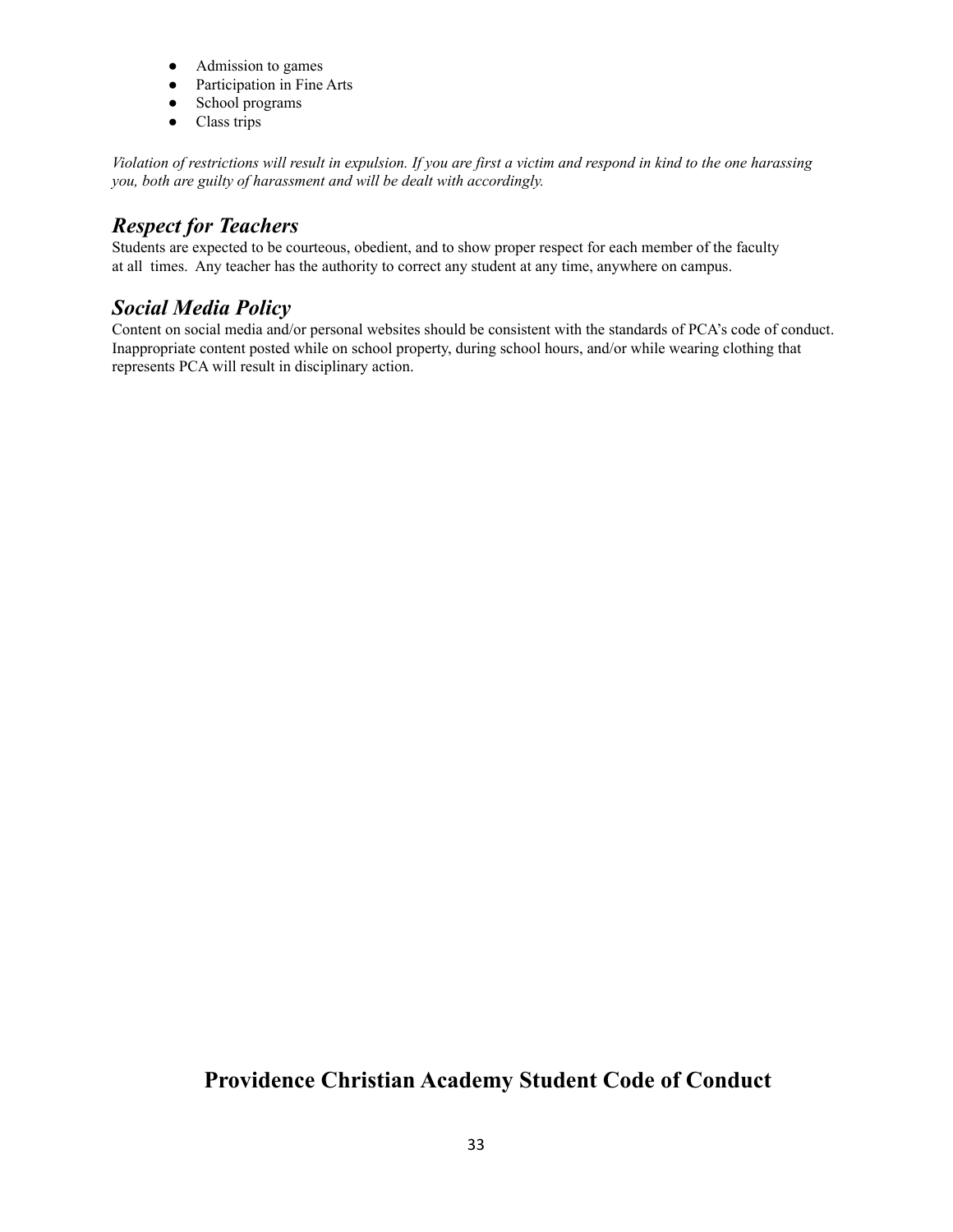As members of a Christian school community, we want our behavior and conduct to be guided by Jesus' commands to love God above all and to love our neighbours as ourselves. Specifically, students are reminded to follow the Student Code of Conduct.

# MY RELATIONSHIP WITH GOD

- I will speak of God in respectful ways.
- I will respect Bible reading, prayer, sharing, and other habits that build relationship with God.
- I will respect myself because God created me in His image.

# MY RELATIONSHIP WITH THOSE IN AUTHORITY

- I will be respectful in my speech and conduct.
- I will be obedient to those in authority over me.
- I will not condone disrespect displayed by others to those in authority.

# MY RELATIONSHIP WITH OTHERS

- I will be respectful of others, and I will not engage in bullying actively or as a bystander.
- I will address everyone properly and not resort to name calling, swearing, or foul language towards others.
- I will respect everyone's property and will use it only with permission.
- I will work toward helping everyone to feel included.
- I will respect everyone physically and will remember, "No touching except for helping."
- I will learn to apologize when I fail and seek God's strength to continue building a community of love and respect.

# MY RELATIONSHIP WITH SCHOOL PROPERTY

- I will respect school property. This includes but is not limited to furniture, books, equipment and the school building itself.
- I will report any damage done and will volunteer to pay for damages if I am responsible. I will accept responsibility for the cleanliness of the school and grounds.

Student's printed name Student's signature

Date  $\frac{1}{\sqrt{2}}$ 

All final decisions regarding policies in this handbook are at the discretion of the board of directors and administration of Providence Christian Academy.